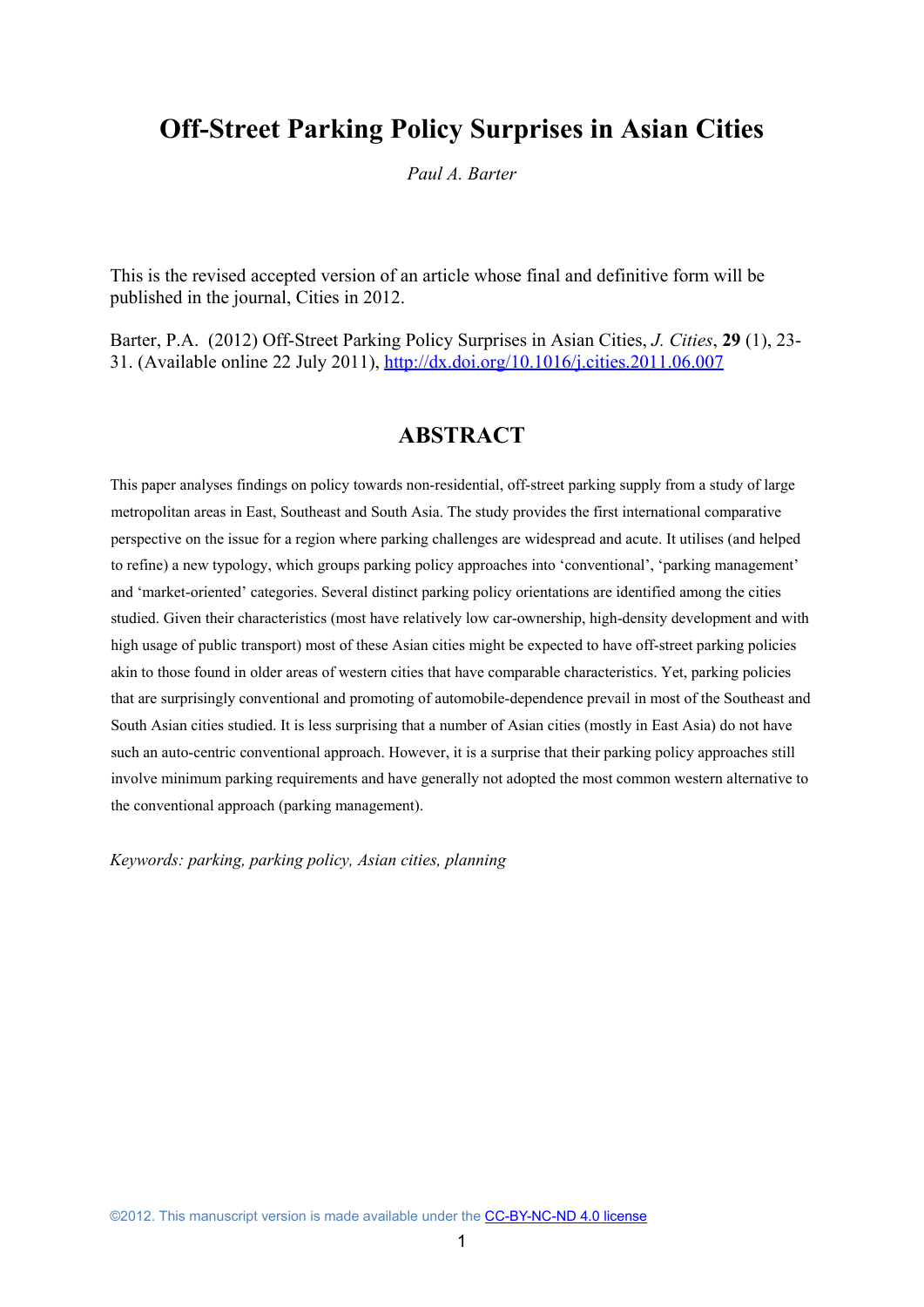### **Introduction**

This paper places the off-street, non-residential parking policies of Asian cities into international perspective, drawing on the results of a wider study of many aspects of car parking policy in these cities (Barter, 2010b). Attention to parking policy in this region is important because parking has been neglected in the urban policy and transport policy literatures on non-western cities. This is despite parking policy having significant urban consequences and being increasingly debated in the west (Shoup and Pickrell 1979; Ison and Rye 2006; Kaehny 2008). In particular, the suburban supplyfocused approach to parking policy, with its emphasis on minimum parking requirements, has come under sustained criticism for wastefully shifting parking costs from car users to everyone in society and for contributing to car-dependence, among other problems (Litman 2006; Shoup 2005).

Furthermore, the parking situations in many Asian cities are already problematic, despite relatively modest motorisation, and there are reasons to expect parking to be a growing challenge. Rapid urbanisation in the region means that today's choices will shape a vast future stock of urban fabric. Rapid motorisation and its uncertain future pace make planning for parking difficult. High urban densities make parking space especially disruptive and give it a high opportunity cost.

Informed parking policy-making is hindered by an existing literature that is short of international comparisons. There are limited exceptions in the grey literature (Booz Allen Hamilton 2006; de Wit 2006; Seoul Metropolitan Government 2009). There are scattered studies of parking policies in various countries but they are not easily used to build a comparative perspective. There appear to be no comparative overviews of this topic for regions outside the Global North.

The focus here on off-street non-residential parking requires explanation. Off-street parking supply is widely believed to be a pre-requisite to solving on-street parking problems in commercial streets and centres of activity. Parking problems (or perceived problems) in such locations generally involve parking by employees, clients, customers and other visitors. Arguably, getting efficient on-street parking outcomes depends primarily on effective *on-street* parking management. However, this is difficult both practically and politically. Many jurisdictions therefore make *off-street* non-residential parking the main focus of their efforts to address on-street problems, making off-street parking policy a key feature of urban management in the most intensely-used, high-profile parts of most cities. Although on-street parking policy is generally beyond the scope of this paper, it often interacts with off-street parking policy and will need to be briefly mentioned in several places. Similarly, although residential parking policy cannot be completely divorced from other parking, it has its own distinctive complexities and could not be addressed in this paper.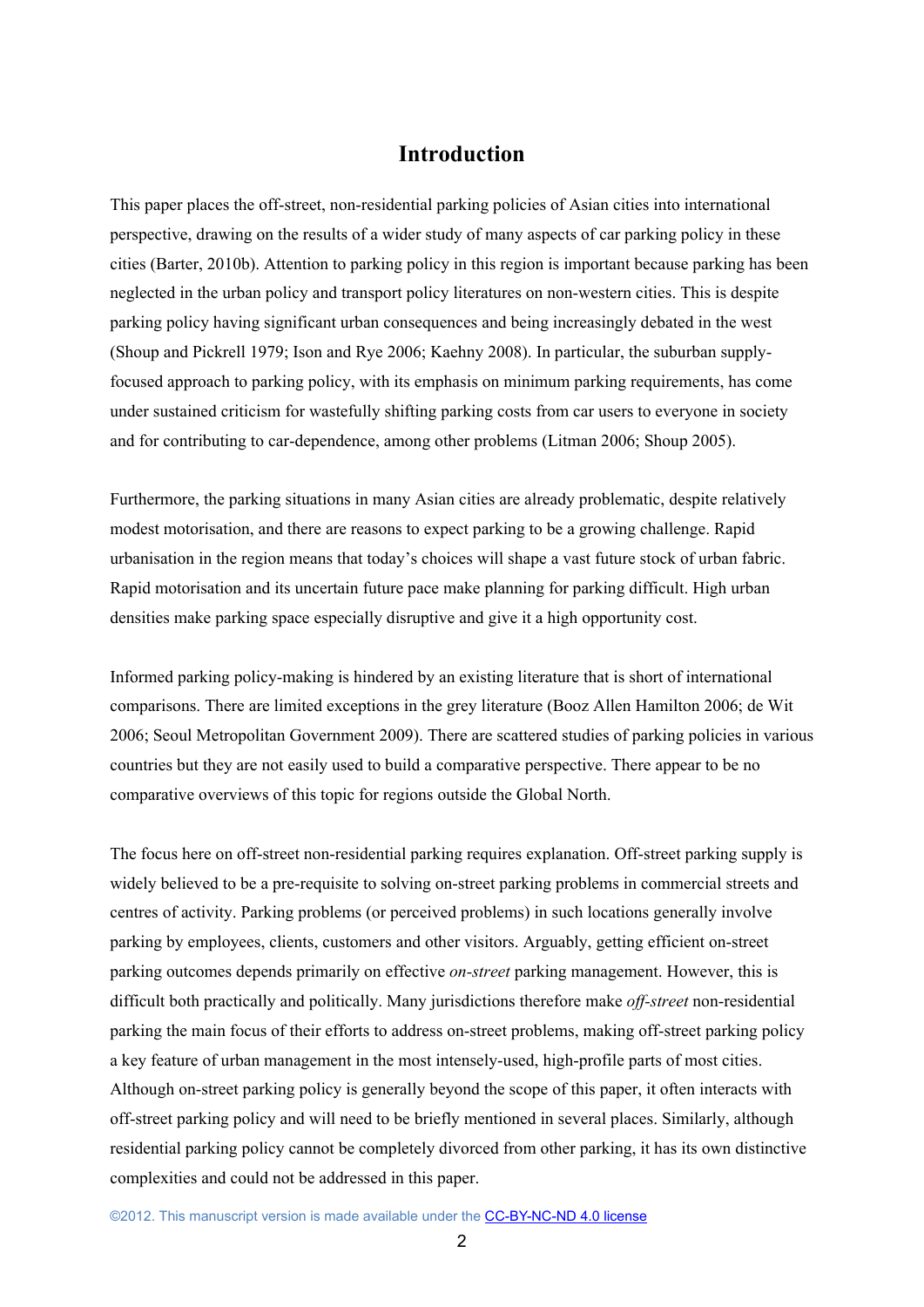The cities in the study are diverse (Table 1). Among this group, car ownership and income levels vary widely. None of these Asian cities has western levels of car ownership (generally over 500 cars per 1000 residents). Ahmedabad, Beijing, Dhaka, Guangzhou and Hanoi are 'newly motorising' cities. They are discussed together when appropriate, although car ownership in the Chinese cities has overtaken that of some longer motorising cities, such as Manila and Hong Kong.

A key aim of the paper is to provide a clear comparative perspective on the approaches to off-street non-residential parking in these Asian cities. This is achieved with the help of a conceptual framework which categorises parking policy approaches based on contrasting fundamental assumptions and objectives (see Conceptual Framework: Approaches to Parking Supply Policy). The results reveal surprises and significant policy implications.

|                | <b>Population (millions)</b> | Car ownership (per 1000 | <b>Economy GDP/capita (PPP\$ 2008)</b> |
|----------------|------------------------------|-------------------------|----------------------------------------|
|                |                              | persons)                |                                        |
| Singapore      | 4.6                          | 112(2008)               | 50,456                                 |
| Hong Kong      | 7.1                          | 55 (2008)               | 43,954                                 |
| <b>Tokyo</b>   | 35.2                         | 335 (2008).             | 34,173                                 |
| <b>Taipei</b>  | 6.3                          | 253 (2008)              | 30,942                                 |
| <b>Seoul</b>   | 19.9                         | 227(2005)               | 27,620                                 |
| Kuala          | 5.8                          | $314$ (estimate)        | 13,816                                 |
| Lumpur         |                              |                         |                                        |
| <b>Bangkok</b> | 8.3                          | 330 (estimate)          | 8,216                                  |
| <b>Beijing</b> | 14.0                         | 103(2008)               | 5,958                                  |
| Guangzhou      | 13.2                         | 84 (2008)               | 5,958                                  |
| <b>Jakarta</b> | 22.0                         | 203(2006)               | 3,975                                  |
| <b>Manila</b>  | 20.8                         | 82 (2007)               | 3,507                                  |
| Ahmedabad      | 5.4                          | 55 (2007)               | 2,923                                  |
| Hanoi          | 2.4                          | 18 (estimate)           | 2,788                                  |
| Dhaka          | 10.1                         | 27(2009)                | 1,501                                  |

Table 1: Key data on the cities in the study

Sources are listed in Appendix 1

## **Methods**

Local field assistants and collaborators helped gather data in each city in the second half of 2009 (see Acknowledgements). More than 65 interviews were conducted. A wide range of documents were sought and consulted, including parking policy documents, academic studies, planning regulations, transport policies and studies, local area parking studies and news media reports on parking. Specific sources for comparisons of parking regulations in this paper are listed in Appendix 2. Surveys of motorist parking behaviour were carried out in most of the cities. These inform some of the analysis here but are not reported on directly in this paper. Direct observations played a role in the study but we did no new parking inventories, occupancy surveys, turnover studies or measurements of cruising for parking. Systematic walking tours were used to examine parking in a diversity of locations across each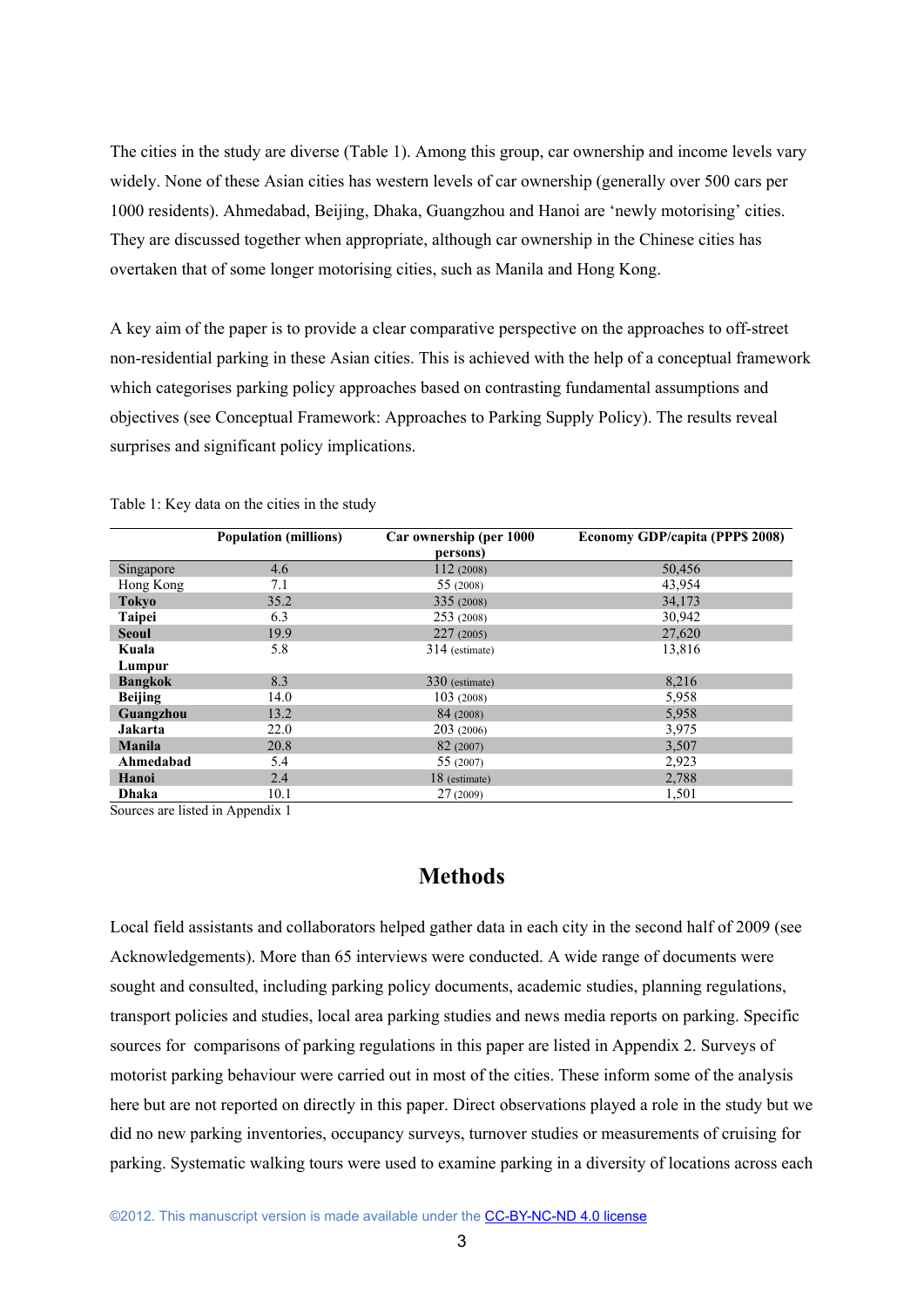city. The focus was not just on Central Business Districts (CBDs) but on parking across whole metropolitan areas.

## **Conceptual Framework: Approaches to Parking Supply Policy**

This section presents a typology of parking policy approaches (Table 2) that builds on previous work by the author (Barter, 2010a) and is based on the international literature on parking supply policy, including Asian examples. This study of Asian parking provided a test of the utility of this framework outside western contexts and prompted some refinements.

| Approaches to<br>parking policy |                        | <b>Central goals</b>                                                | View of spillover                                                         | View of supply and demand                                                                     |
|---------------------------------|------------------------|---------------------------------------------------------------------|---------------------------------------------------------------------------|-----------------------------------------------------------------------------------------------|
| Conventional                    | Auto-centric           | Avoid parking scarcity                                              | A free-rider problem.<br>Avoid by ensuring sites<br>handle own parking    | Supply planned to meet demand<br>based on auto-dependent<br>assumptions, including zero price |
|                                 | Demand-<br>realistic   | Avoid both scarcity and<br>wasteful surplus                         | To be avoided. Small<br>risk of it accepted and<br>mitigation planned for | Supply planned to meet demand,<br>which is assessed based on actual<br>context                |
| Parking<br>management           | Multi-<br>objective    | Plan parking to serve<br>wider urban & transport<br>policy goals    | A source of conflict but<br>expected and managed                          | Both supply and demand may be<br>managed or planned                                           |
|                                 | Constraint-<br>focused | Constraint of car travel<br>to certain locations                    | with active policy                                                        | Constraint of parking supply is a<br>key demand management tool                               |
| Market-based                    |                        | Ensure demand, supply<br>and prices are<br>responsive to each other | Defused as a problem.<br>An expected part of<br>parking market            | Supply and demand both shaped<br>by market actors' behaviour,<br>informed by market-prices    |

Table 2: Contrasting approaches to parking policy

Source: Based on discussion in this section.

Much of the world's urban fabric is subject to the conventional approach in which minimum parking standards are the key tool, aiming to eliminate any risk of 'spillover' of parking from the premises (especially into the streets). Off-street parking is seen as an ancillary service for each site. One stream within this conventional approach is consistent with and promoting of automobile-dependence. It is used in suburban North America and Australasia where minimum parking requirements are estimated based on data from isolated buildings with no pricing of parking (Shoup 1999). The typology terms this the 'auto-centric conventional' approach.

One alternative to the above approach falls within the 'conventional' category but is distinguished by its less automobile-dependent assumptions about the 'demand' for parking. This stream is called 'demand-realistic conventional parking policy'. It involves minimum parking requirements based on more realistic assessments of demand for each site in its actual context (Forinash et al. 2003; Litman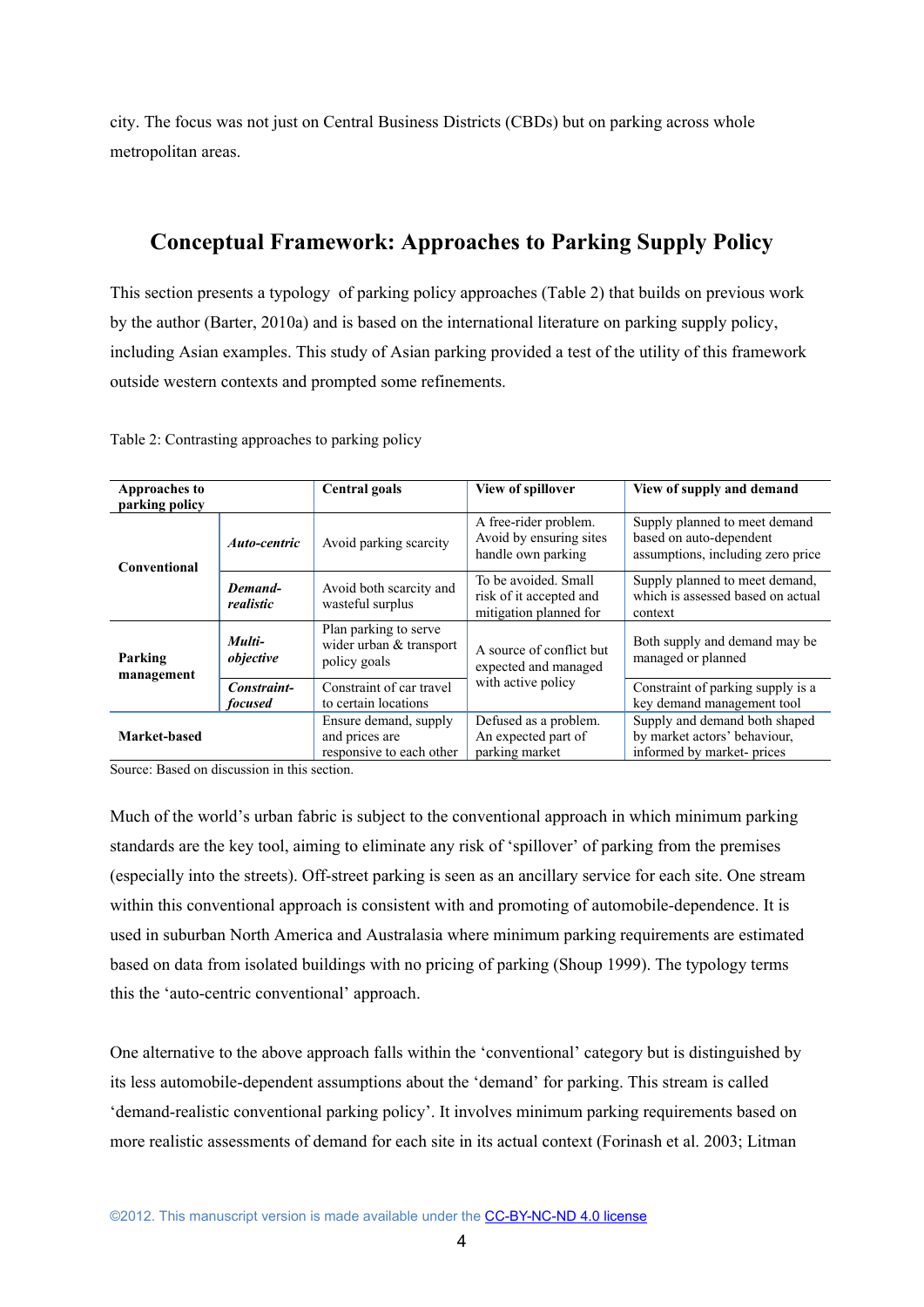2006). This applies in some older parts of American and Australian cities and is widespread in Europe as well as in parts of Asia, as we will see.

The second broad approach can be called 'parking management', in which parking is viewed as part of the transport infrastructure for each locality and as a potential tool for wider transport policy and urban planning goals. Since transport policy and urban planning involve multiple objectives, parking management usually does too. These may include efficiency, reducing parking conflict, revenue, urban regeneration and mobility management (Marsden 2006; McShane and Meyer 1982). Ensuring 'adequate' supply may sometimes remain an objective to be achieved by various means but this will be just one of several goals.

Parking management is a broad school with considerable variation, depending on the relative priorities given to the objectives being pursued. Multi-objective parking management often accepts some risk of parking spillover and includes tools to minimise it, manage its impacts (including in the streets), and deal with any conflict (Litman 2006). It has been increasing in sophistication and is credited with success in dense urban contexts and activity-centres in Europe (de Wit 2006).

Parking management also has a second important sub-stream. This arises when traffic demand management becomes the overriding objective so that parking supply is actively constrained (Booz Allen Hamilton 2006). Such 'constraint-focused parking management' has been applied in many city centres in the west.

Market-oriented parking thinking is the third broad approach. It is less familiar than the first two, although it has a long history (see for example, Roth 1965). It has rarely been consciously applied via stated policy but, in practice, many city centres have functioning market-based parking arrangements. This policy stream has become prominent through the work of Donald Shoup (2005). He suggests an integrated set of parking reforms for American cities: i) charge demand-responsive market-clearing prices for on-street parking (in order to defuse spillover as a problem); ii) make this politically attractive by having the revenue managed locally and devoted to local civic improvements; and iii) abolish planning requirements for off-street parking. Market-oriented thinking on parking does not require parking policy to explicitly serve other urban objectives. Instead it seeks to 'let prices do the planning'.

Both the parking management and the market-oriented streams of parking policy see parking demand as a vicinity-wide phenomenon not as something to be associated with specific buildings. They are suited to 'park-once' localities and may actively foster them.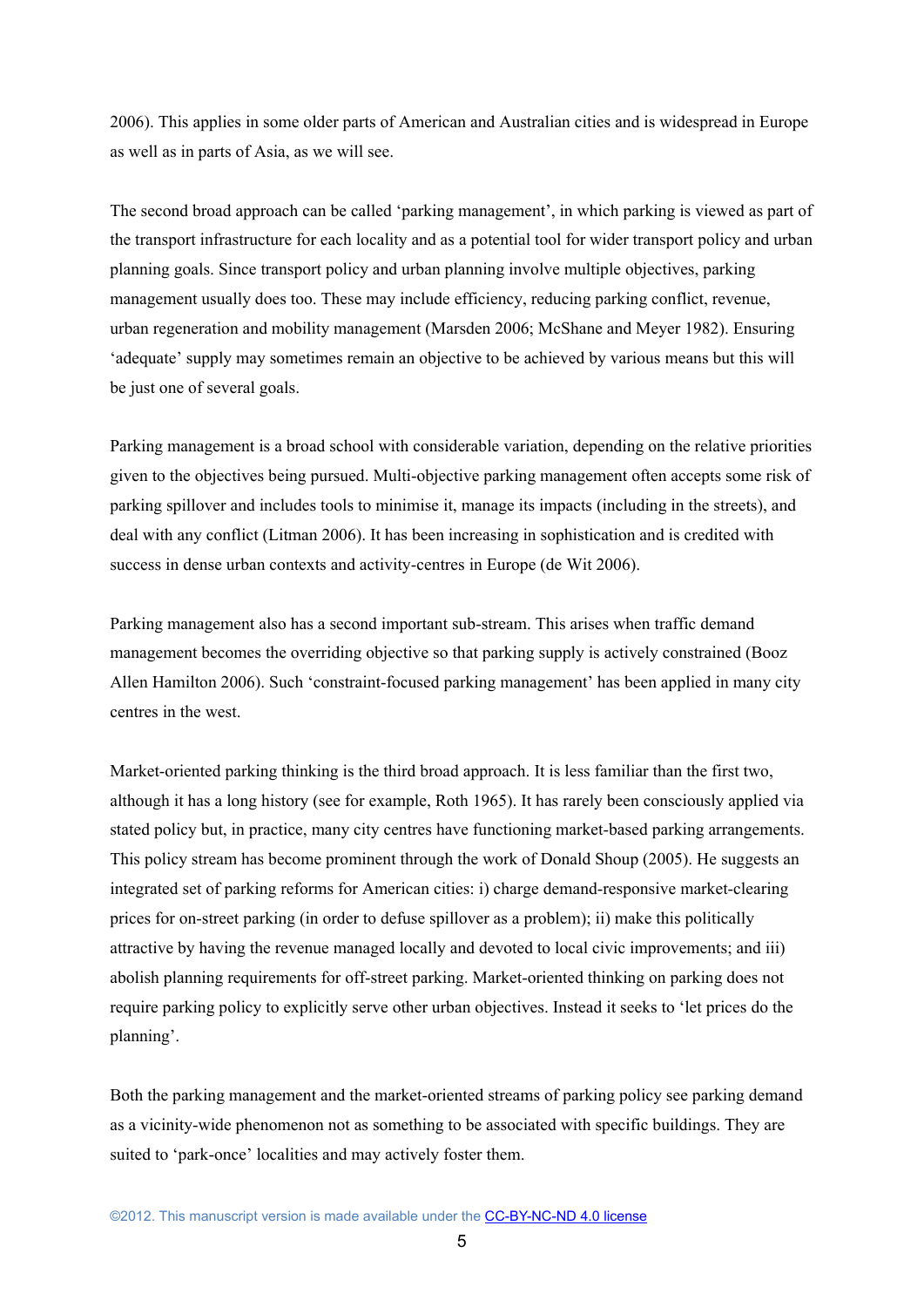The typology enables more clarity than usual on the alternatives to automobile-oriented conventional parking policy. It highlights that these alternatives are fundamentally different from each other, with contrasting assumptions about the objectives of parking policy and about the nature of parking problems. These approaches are so different that it is not surprising that participants in parking policy debates often seem to lack a common framework for thinking about parking, let alone common thinking on what should be done.

I now proceed to compare the various key elements of off-street parking policy in the Asian cities in the study. It might be expected, given that most of the Asian cities have high population densities, relatively low car ownership, and a high modal share by public transport, that many of them will have parking policies dominated by constraint-focused parking management. In the west, this is the approach most closely associated with the least car-oriented localities. However, the actual findings in the Asian cities were more diverse and interesting, as we will see.

### **Parking Requirements**

This section examines car parking supply standards as they are applied to non-residential real estate developments. These standards usually involve specifying the minimum number of parking spaces that must be built with each development ('minimum parking requirements').

All of the Asian cities studied have minimum parking requirements (Table 3). This is surprising since this policy is often associated in the west with fostering automobile dependence. However, the parking standards in the Asian cities do vary substantially in their style and their levels (Barter forthcoming).

|              | CBD office building | Non-central office<br>building | Shopping centre<br>(non-central) |
|--------------|---------------------|--------------------------------|----------------------------------|
| Tokyo        | 0.3                 | 0.3                            | 0.4                              |
| Beijing      | 0.5                 | 0.5                            | 0.3                              |
| Singapore    | 0.2                 | 0.5                            | 0.5                              |
| Hong Kong    | 0.4                 | 0.6                            | 0.4                              |
| Dhaka        | 0.5                 | 0.5                            | 0.5                              |
| Guangzhou    | 0.6                 | 0.6                            | 0.6                              |
| Ahmedabad    | 0.7                 | 0.7                            | 0.7                              |
| Taipei       | 0.7                 | 0.7                            | 0.7                              |
| Seoul        | 0.1                 | 1.0                            | 1.0                              |
| Hanoi        | 1.0                 | 1.0                            | 1.0                              |
| Manila       | 1.3                 | 1.4                            | 1.0                              |
| Jakarta      | 1.0                 | 1.0                            | 1.7                              |
| Bangkok      | 1.7                 | 1.7                            | 2.6                              |
| Kuala Lumpur | 1.5                 | 2.6                            | 2.7                              |

Table 3: Car parking required with office and retail buildings (spaces per 100m<sup>2</sup> of gross floor area)

Note: Comparing complicated parking requirements was made feasible by examining hypothetical standard buildings

©2012. This manuscript version is made available under the [CC-BY-NC-ND](http://creativecommons.org/licenses/by-nc-nd/4.0/) 4.0 license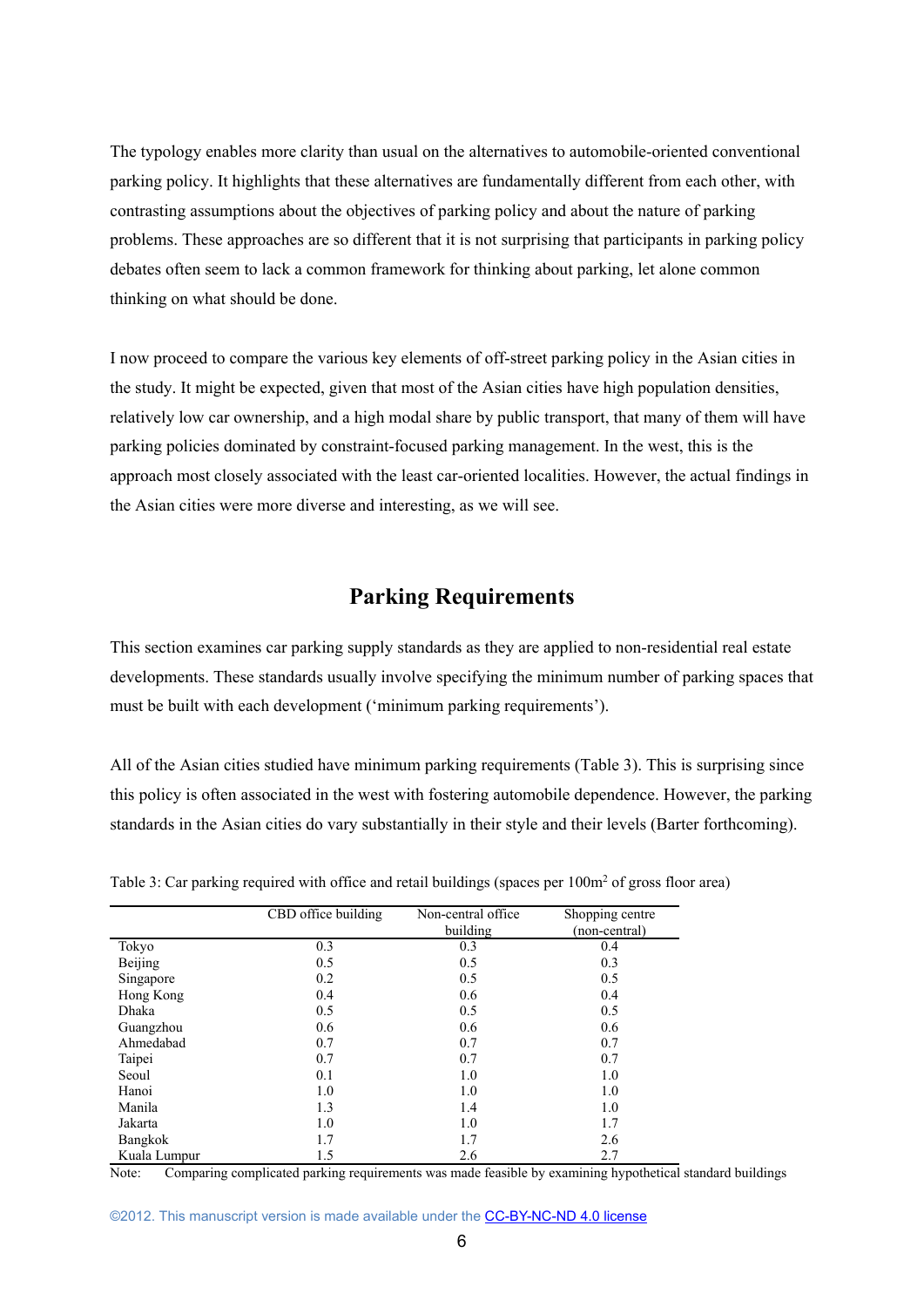(office and retail). The 'standard buildings' used were: a CBD office building of 25,000m<sup>2</sup> gross floor area; a 'noncentral' office building of 25,000m<sup>2</sup> gross floor area; and a medium-sized, non-central shopping centre with 25,000m<sup>2</sup> gross floor area.

Sources: Listed in Appendix 2.

It is striking that the richest cities in the study (Tokyo, Singapore and Hong Kong) have among the lowest minimum parking requirements. The highest parking requirements are in middle-income cities (Kuala Lumpur, Bangkok, Jakarta and Manila), although these are still below the extremes found in suburban areas of the USA, where it is common for more than 3.0 parking spaces to be required per 100m<sup>2</sup> of floor space (Shoup 2005, 81).

In the west it is increasingly common for CBDs to have particularly low parking requirements. Among the Asian cities this is seen only in Singapore and in Seoul, although Hong Kong also has the flexibility to allow low levels of parking in its financial district. In major business districts in Seoul there are also parking maximums (or limits on the parking that can be provided with each building) (see Parking as a Travel Demand Management Tool below).

It is useful to examine parking standards in light of the car ownership estimates in Table 1. Of course, parking supply policy for non-residential destinations is only indirectly connected with rates of car ownership. It would be expected to be more influenced by parking demand, and hence by rates of car use generally. Nevertheless, car ownership provides one simple and relatively easily-obtained indicator of the importance of automobiles in the transport system. A comparison of parking standards and car ownership estimates (Barter, forthcoming) reveals that Tokyo has surprisingly low minimum parking requirements for commercial buildings relative to its level of motorisation. Seoul's and Taipei's parking standards are also modest, being little higher than those of most of the newly motorising cities and lower than those of Manila and Hanoi, despite Seoul and Taipei having much higher car ownership levels.

A noteworthy feature of parking standards in some Asian cities is that they exempt small buildings below a certain floor area. Japan's approach is especially striking, since the thresholds are set quite high at 1500 or 2000 m<sup>2</sup>. Furthermore, above the threshold the requirements phase in only gradually so that they are at full force only from 6000 m<sup>2</sup> floor area and above. Several other cities also exempt small buildings but have much lower thresholds  $(500 \text{ m}^2 \text{ or below})$ . These include Taipei, Guangzhou, Hong Kong, Bangkok and Ahmedabad.

7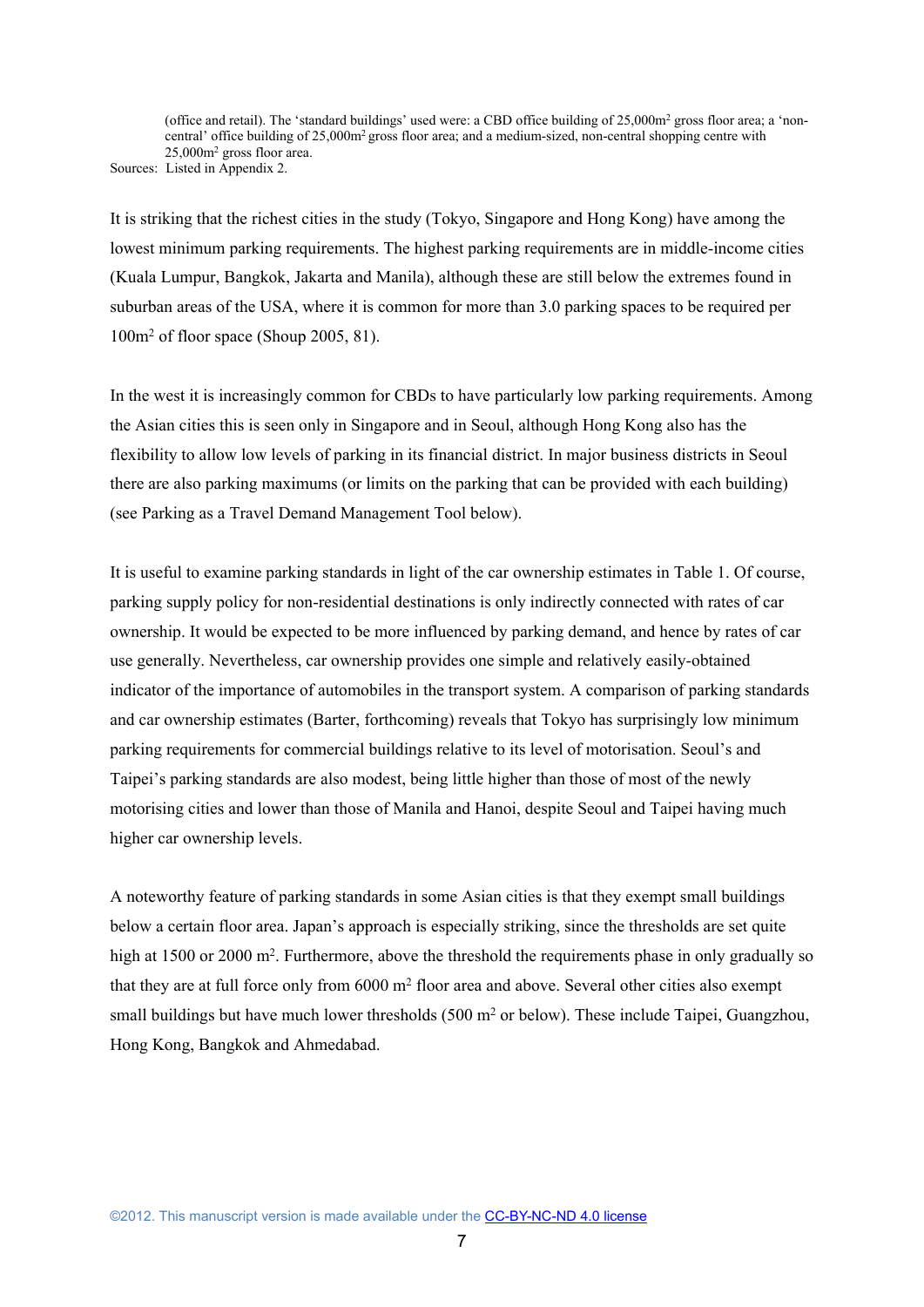## **What influences the parking supplied with buildings?**

It is usually expected that minimum parking requirements will result in more parking than would be provided otherwise. There is some uncertainty over this in the United States, although the evidence is strengthening that minimum requirements do increase supply (Franco, Cutter, and DeWoody 2010). However, this is complicated by various factors. Minimum parking requirements do not prevent extra parking for example. Incentives to provide such additional parking may also be influenced by the extent to which parking is counted in the allowable built space (gross floor area or GFA) of the building under the planning rules. This has generally been ignored in the literature on parking supply policy.

Parking standards are also sometimes defied, especially in South Asia, suggesting that some building owners would prefer less parking than regulations require (CSE India 2009). This is allegedly an opportunity for corruption in local government (Mahmud 2007). In Ahmedabad and Dhaka, the practice has led to enforcement action involving demolitions of basement shops that were occupying space which was designated as parking in the approved plans (Figure 1). Isolated examples of diversions of required parking were also reported in Bangkok, Beijing and Hanoi. The exercise of flexibility by planners may also cause deviations from published requirements and many existing buildings may have been built under earlier requirements. More research is needed into the effects of parking regulations in practice.



Figure 1: Basement in Dhaka presumably planned as parking space then used for shops which have now been demolished in enforcement action.

Source: Author's photograph. *[Colour file submitted for web and Black and White version submitted for print]*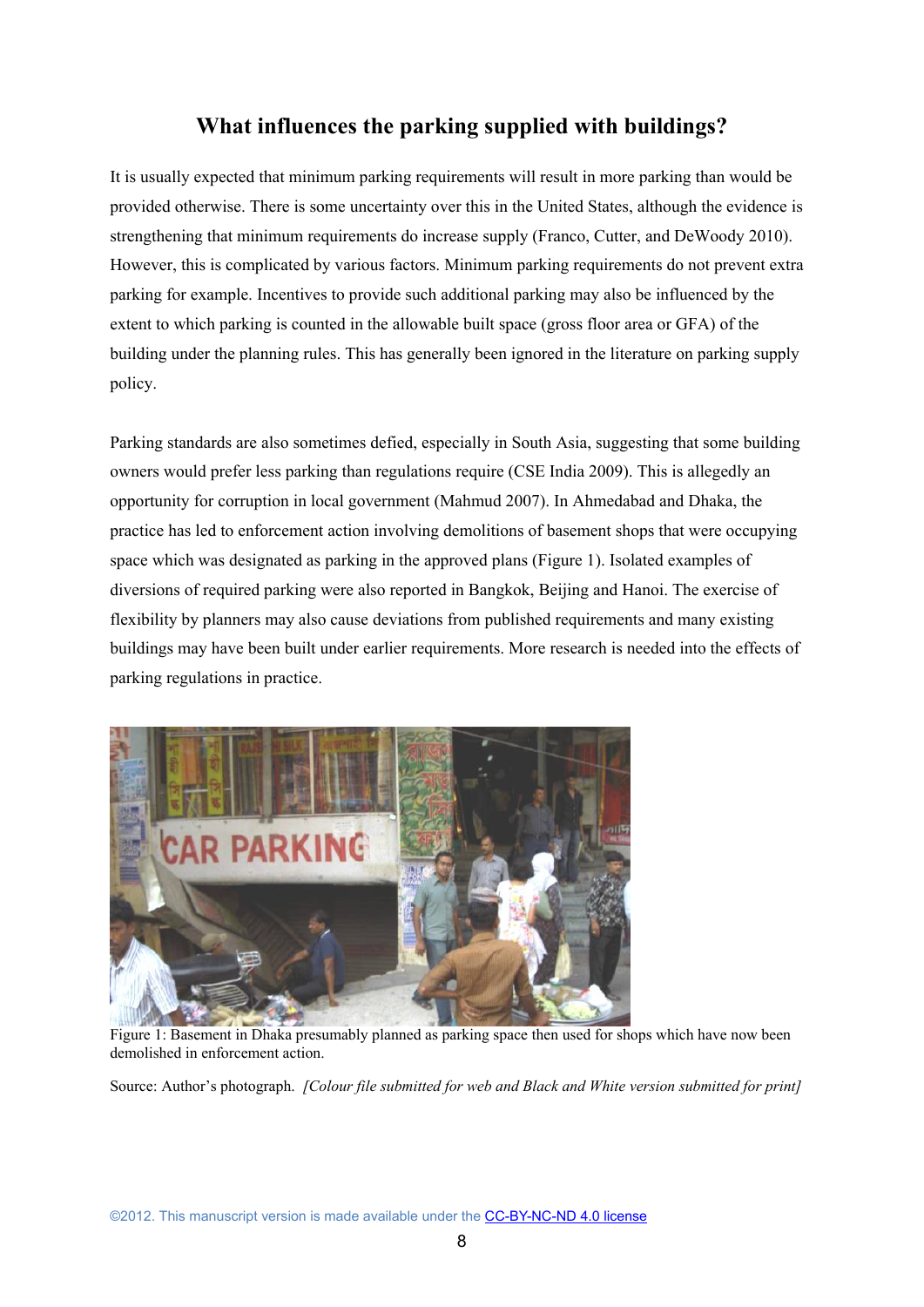## **Government Resources Devoted to Off-Street Parking Supply**

Many local governments worldwide devote public-sector resources to boosting parking supply. This usually involves investments in parking structures or open-lot parking on public-sector-owned land. It is revealing to observe the extent to which parking is deemed worthy of taxpayer money despite poor returns on the investment. However, one advantage of government-provided parking is that it is usually open to the general public and becomes shared parking for its vicinity.

Most local governments in this study have tried to directly supply off-street parking but few have been able to create much. Table 4 presents a qualitative assessment of these efforts. It is notable that the East Asian cities which rely less on parking requirements have tended to put more effort into publicsector shared parking facilities than the middle-income Southeast Asian cities which have higher parking standards. Recently, the affluent East Asian cities have been reducing their emphasis on parking supply expansion, scaling back public-sector parking investments and shifting existing facilities to market prices. However, newly motorising cities in the study remain keen on governmentbuilt parking.

|           | Size and trend        | Nature of government role in investment in off-street public parking                    |
|-----------|-----------------------|-----------------------------------------------------------------------------------------|
| Beijing   | Modest but            | Local government runs some parking facilities. Seeking to build many more.              |
|           | expanding             | Underground parking in key activity centres. Parking structures at subway stations.     |
|           |                       | Progress said to be slower than expected.                                               |
| Guangzhou | Modest but            | City government runs some multi-story facilities, is building more and has plans for    |
|           | expanding             | more. Progress said to be slower than expected.                                         |
| Ahmedabad | Small but seeking to  | One municipal multi-storey facility. Seeking private participation for more. Parking on |
|           | expand                | parcels of municipal land, some free, some priced and managed by contractors.           |
| Hanoi     | Modest but seeking    | A city-government company runs 4 major open-lot or covered ground-level lots. In 10     |
|           | expansion             | inner districts, there are 338 tiny government-owned parking 'points' for cars (most    |
|           |                       | are sections of street or pavement). Identifying more sites is hindered by high land    |
|           |                       | prices. Private participation proposed.                                                 |
| Dhaka     | Very small but        | One government-owned multi-storey public parking facility has been built in             |
|           | wants to expand       | Motijheel office-district. Remains partially empty, despite saturation of cheaper on-   |
|           |                       | street parking nearby. Office space is being added above to help make it viable. Local  |
|           |                       | governments seeking private participation for more multi-storey facilities.             |
| Seoul     | Small relative to all | Local government builds parking under parks and schools and open lot facilities in      |
|           | parking               | some districts. Expanding only in certain residential areas.                            |
| Taipei    | Modest and not        | City government has underground or multi-storey facilities, often under parks.          |
|           | expanding             | Development bonus for private-sector public parking (until 2010)                        |
| Tokyo     | Small and not         | Tokyo Government and Ward governments run underground or multi-storey facilities        |
|           | expanding             | in various districts. Small subsidies for private-sector public parking.                |
| Singapore | Important if public   | Government-built parking is mostly in public housing estates. It is open to the public  |
|           | housing parking is    | to some extent and serves some commercial activity. The planning agency, URA, runs      |
|           | counted               | a few surface parking areas.                                                            |
| Hong Kong | Significant if        | Public Housing Authority has divested a large proportion of its parking. A few other    |
|           | public-housing        | government-built multi-storey facilities exist. Some open lot ('short-term tenancy')    |
|           | included              | sites on government land are leased to private operators.                               |
| Bangkok   | Small and little      | City government runs at least one multi-storey parking facility (in the old city) and a |
|           | expansion except      | small number of other off-street parking lots. Other agencies run some park-and-ride    |
|           | for park-and-ride     | parking facilities.                                                                     |
| Kuala     | Small and not         | Some local governments, primarily Kuala Lumpur and Petaling Jaya, run a small           |
| Lumpur    | expanding             | number of facilities.                                                                   |

Table 4: Importance of government provision of off-street parking and approaches to it

©2012. This manuscript version is made available under the [CC-BY-NC-ND](http://creativecommons.org/licenses/by-nc-nd/4.0/) 4.0 license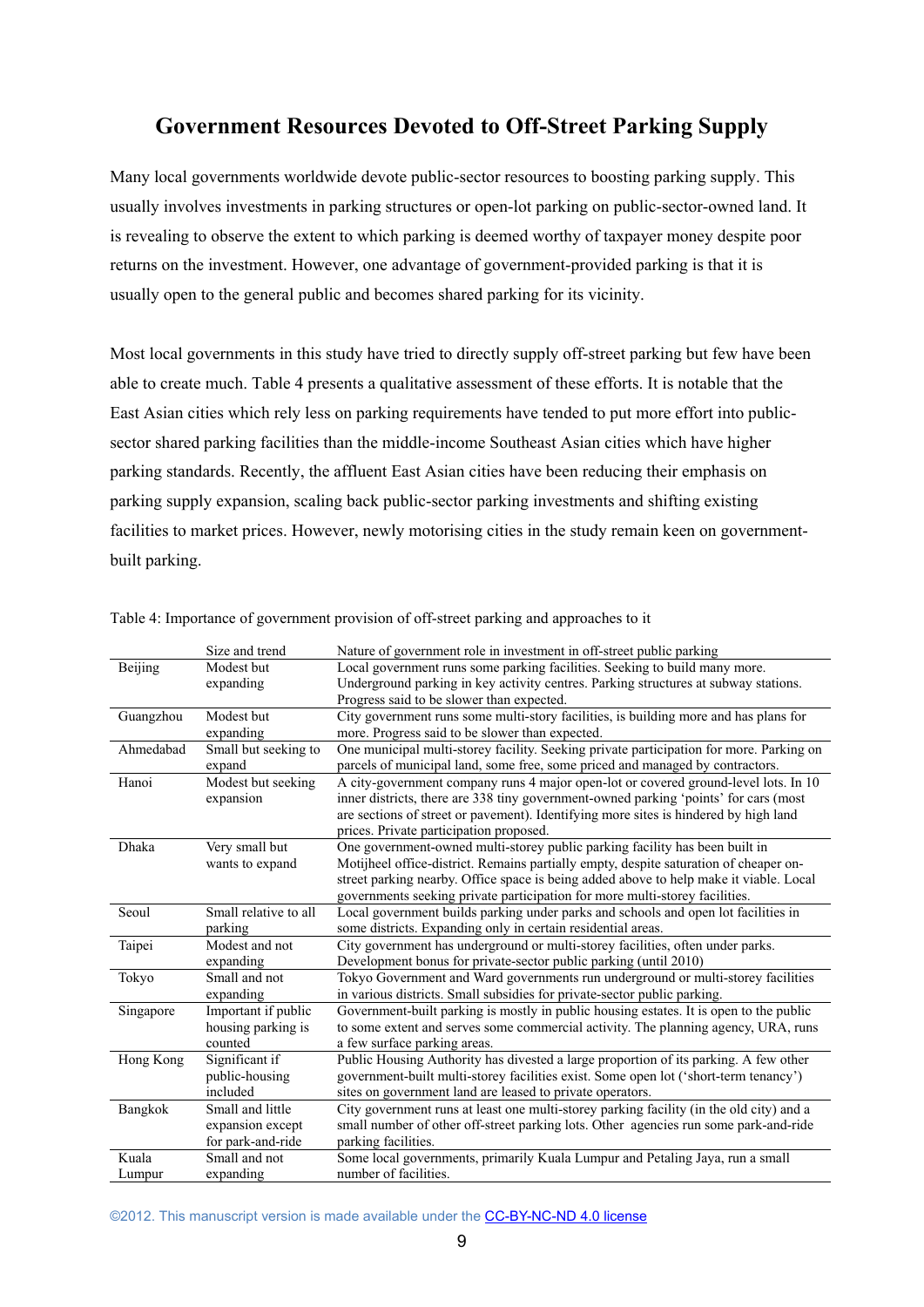| Manila  | Small and not<br>expanding  | Some local governments run one or more parking facilities. Some open lot<br>municipality-owned lots. |
|---------|-----------------------------|------------------------------------------------------------------------------------------------------|
| Jakarta | Tiny and little<br>interest | City government runs a very few parking facilities. A tiny part of Jakarta parking.                  |

Sources: Interviews, observations, documents consulted and the surveys for this study.

Pricing practices also provide insight on the role of government-provided parking. City parking agencies are usually under contradictory political pressure to keep prices low and to recover costs. Public-sector parking prices are also rarely adjusted in light of changing demand. The resulting dilemmas are made worse if on-street parking is underpriced or poorly managed (as it often is). This can cause under-utilisation of city-owned off-street parking even at low prices. Dhaka's Motijheel business district provides a prominent example.

Underpriced government parking (both off-street and on-street) risks crowding out private-sector parking investments (see Parking as a Business). However, market-pricing of government-provided parking would make it less disruptive of private sector parking businesses. City-owned parking in Tokyo and Hong Kong is now priced roughly in line with the private-sector operators in each vicinity. In Taipei, the city's parking facilities have adopted demand-responsive pricing (albeit moderated by political negotiations) in which price reviews are triggered if occupancy is consistently above 80% or below 50%.

Some city governments offer incentives for the private sector to build more parking (and usually to open it to the public). Japan is an example, although the payments are relatively small. Until recently, Taipei used a planning bonus approach to encourage developers to build extra parking in return for up to 20% extra floor space. Such development bonuses may seem cheap but they do have an opportunity cost. The same bonus could have been used to promote something else, such as low-cost housing or public space.

### **Parking as a Business**

The policies discussed above which seek to boost off-street parking supply are motivated by an assumption that private sector initiative alone would not provide enough parking. Nevertheless, many cities do have much parking which is operated as a business. Such commercial parking is usually open to the public rather than serving specific buildings or clients. Specific parking facilities are thus seen as serving a whole vicinity, in 'park-once neighbourhoods'.

A set of policies that fosters a rich local market of commercial parking could be considered a marketoriented approach. Planners should, in theory, be able to worry less about spillover in localities that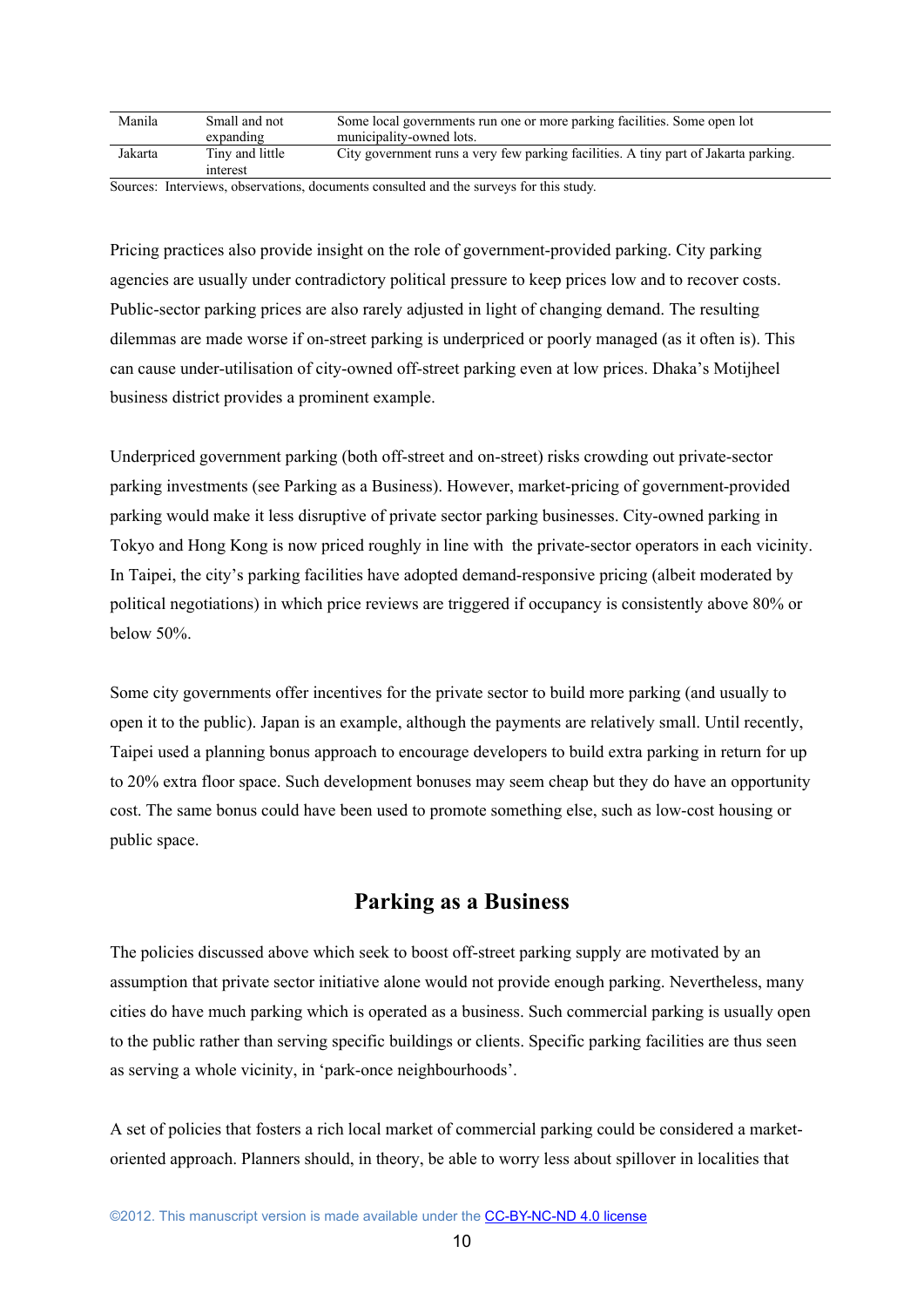have a supply of commercial parking (with market prices that influence both supply and demand) compared with areas that lack such a pool of market-responsive parking. This is apparently already the situation in many urban neighbourhoods of various eastern Asian cities, as we will see below.

Commercial parking can be in open lots, in stand-alone structures, or within the premises of buildings where it may be run in-house or by a professional parking operator. Privately-owned parking structures that stand alone, apart from other buildings, are a common feature of city centres in the west but they are relatively rare in the Asian cities studied. Only in inner Tokyo and central Seoul were many of these observed, often in the form of automated parking towers.

In what contexts do we find ubiquitous commercial parking? It is currently rare to have parking policy that is explicitly market-oriented but commercial parking can emerge in other contexts too. It requires at least some scarcity to prompt high enough prices for profitable operation. For example, inner areas of many cities have parking scarcity as a result of having many older buildings that lack parking. Policies that deliberately constrain parking supply, as in many city-centres in the west, can also prompt pricing and a commercial parking industry. However, note that some parking management thinking is wary of private-sector commercial parking because such parking is usually outside the direct control of parking policy makers (de Wit 2006; Marsden 2006). Interviewees in Taipei reported that a nascent industry of private for-profit parking structures was undermined in the 1990s by local government parking investments. Parking as a business is usually absent in areas with an auto-centric conventional parking policy, since the emphasis on supply tends to drive parking prices towards zero.

Most of the Asian cities in the study have at least some privately-owned public parking, especially in central commercial areas. Pricing and being open to the public are common features of parking in shopping centres and office buildings in busy urban localities in most of these Asian cities. Parking as a business is especially widespread in Tokyo and Hong Kong, even beyond their central areas. Several East Asian cities explicitly encourage owners of private parking to open it to the public. For example, Japan's subsidy policy and Taipei's development bonus incentive for parking (mentioned in the previous section) carry conditions that the extra parking must be open to the public. Seoul and the mainland Chinese cities have incentives for commercial buildings to open their parking to residents at night (Seoul Metropolitan Government 2009).

Commercial parking lots on vacant land are another common form of parking business in some cities. Tokyo is especially striking for its numerous small vacant lot parking facilities. These can contribute to the depth of local parking markets but they are also a source of concern. In Japan and in central Kuala Lumpur they are said to play a role in causing localised oversupply of parking. Hong Kong's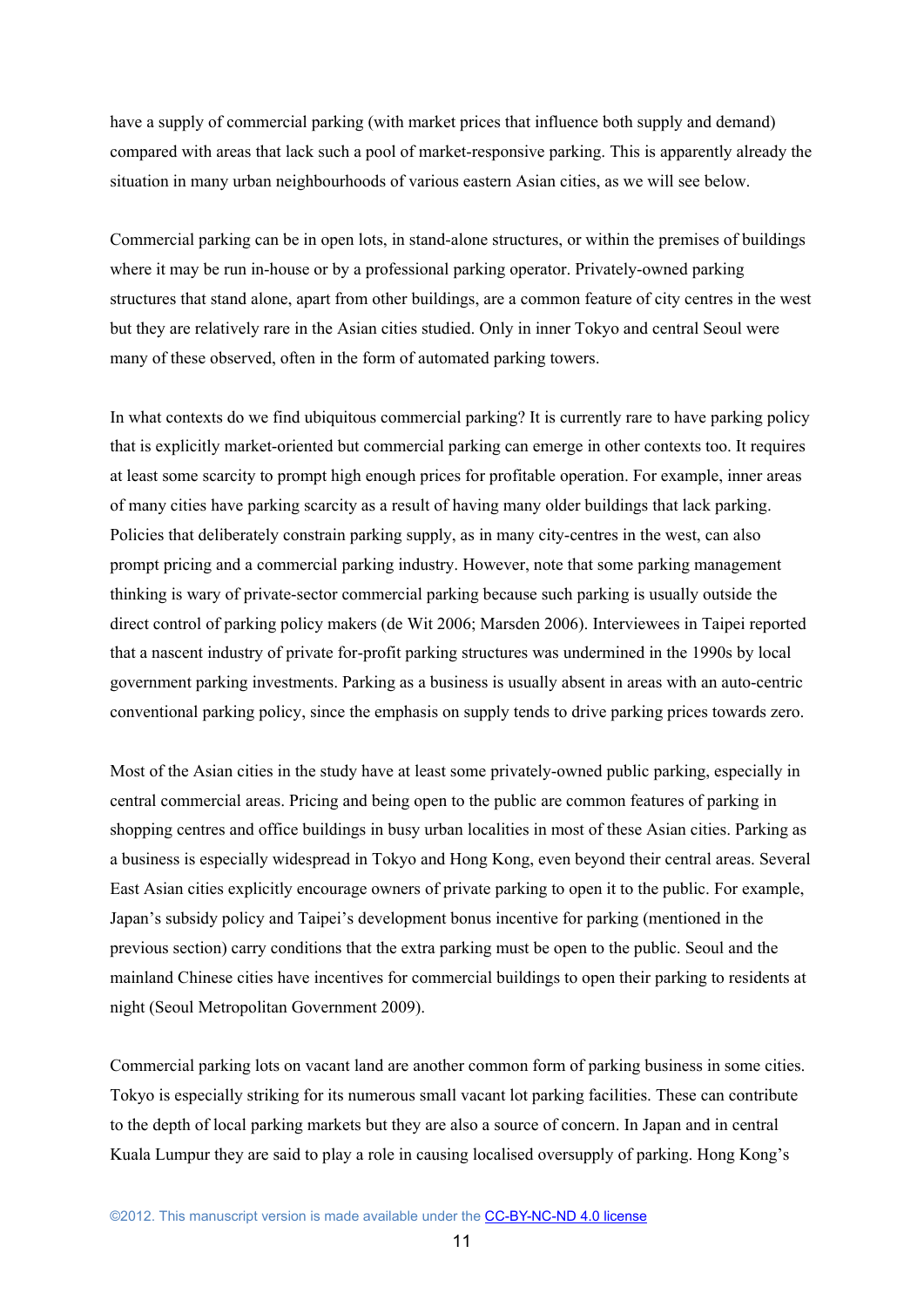allegedly undermine incumbent parking facilities that have higher fixed costs and sunk investments. Surface parking is a low-value long-term use of inner city land but it can be inadvertently encouraged by property taxation based on actual rather than potential use (or land value). In Tokyo, tenancy regulations also inadvertently encourage plots to be held vacant (Kanemoto 1997) and it is very easy (or automatic) to get permission to use such spaces for parking.



Figure 2 A tiny coin-operated parking lot on a vacant building plot in central Tokyo Source: Author's photograph. *[Colour file submitted for web and Black and White version submitted for print]*

Internationally, it is rare for the prices of parking run as a business to be regulated. Any such regulation is obviously inconsistent with fostering local markets in parking. However, Beijing, Guangzhou, Hanoi and Jakarta do control private-sector parking prices. This unfortunately opens them to the difficult politics of public-sector price setting. It also suppresses supply, inflates demand and discards the information value of market prices. In both Hanoi and Jakarta, reports of violations of the price caps suggest that the official prices are much lower than market prices would be, at least in the urban core. However, observations in the Chinese cities of Beijing and Guangzhou suggest that the official parking price caps are not yet too divergent from market prices.

## **Parking as a Travel Demand Management Tool**

Despite widespread traffic congestion and a desire for solutions to it, surprisingly few of the Asian cities in this study use parking as a deliberate mobility management (or travel demand management – TDM) tool. Such policies would generally reflect a 'parking management' approach to parking policy.

The only really clear Asian example is Seoul where parking maximums apply to buildings in its core centres of activity. Seoul's policy began in 1997 and was expanded in March 2009. In the areas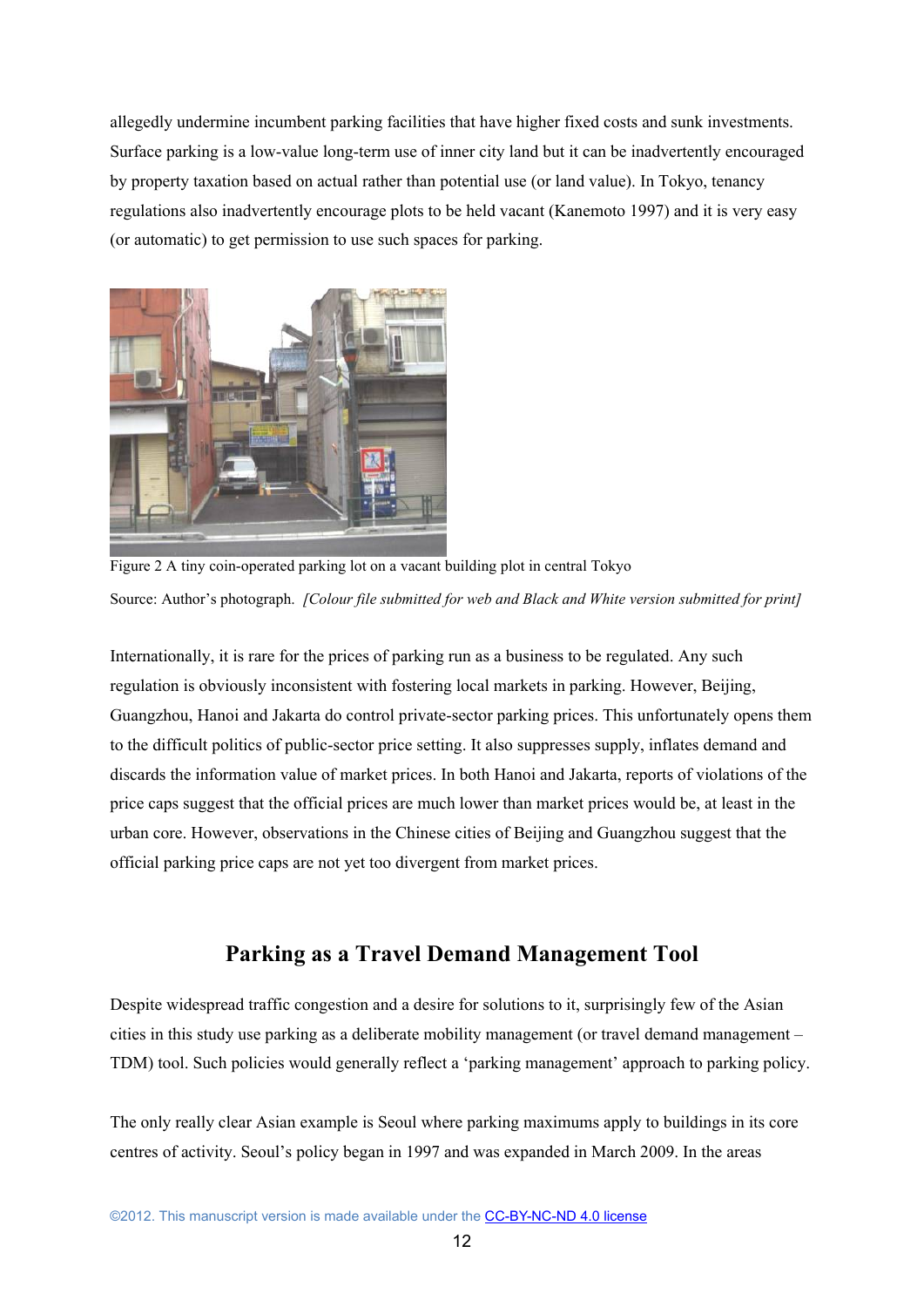covered, parking minimums are set at about 10% of the usual level and new parking maximums are set at about 50% of the usual minimums (Seoul Metropolitan Government 2009). In Seoul's case, it is the parking linked with each building that is constrained, not parking overall. This differs from most western parking constraint which more often caps overall supply within a central area and, in some cases, bans new public parking garages (Booz Allen Hamilton 2006; Kaehny 2008). Parking businesses have become common in Seoul's parking limitation areas to take the spillover. The Seoul survey for the wider study revealed that user payments for parking were common in these business districts but rare elsewhere in Seoul.

In North America and in Europe, workplace-based mobility plans or TDM programs frequently include a parking element, such as efforts to contain parking demand (Litman 2002). These can pay off by helping enterprises avoid the expense of parking expansions or by allowing reductions (in negotiation with local government). However, in the Asian cities studied only Seoul had such a program. Eliminating free parking for employees is the most widely adopted element of the Seoul Metropolitan Government's workplace TDM program, taken up by around 1200 workplaces as of 2008 (Ko 2009).

Beijing, Guangzhou and Taipei show signs of a shift towards a parking management approach and away from 'conventional' supply-side policies. For example, their on-street and public-sector parking prices have concentric zones with the highest prices in the urban cores. In early 2010, Beijing lowered the price of public-sector off-street parking in order to discourage cruising for on-street places.

The only TDM-related parking management policy that is widespread among the Asian cities in the study is the promotion of park-and-ride facilities, in which commuters are encouraged to park at mass transit stations and complete their journey by public transport. The largest park-and-ride efforts were found in Beijing and Guangzhou but modest programs were also found in Bangkok, Kuala Lumpur, Hong Kong, Seoul, Singapore and Taipei. Unfortunately, many of these Asian park-and-ride facilities are located in densely built-up areas where the opportunity cost of such subsidised parking space is high and where other approaches to increasing the accessibility of mass transit are likely to be more cost effective.

### **Parking Policy Trajectories**

It is now possible to synthesise the findings above in order to categorise the broad parking policy approaches of these Asian cities. Table 5 is organised with cities closest to the auto-centric conventional approach towards the top and with the most market-oriented at the bottom. Some in the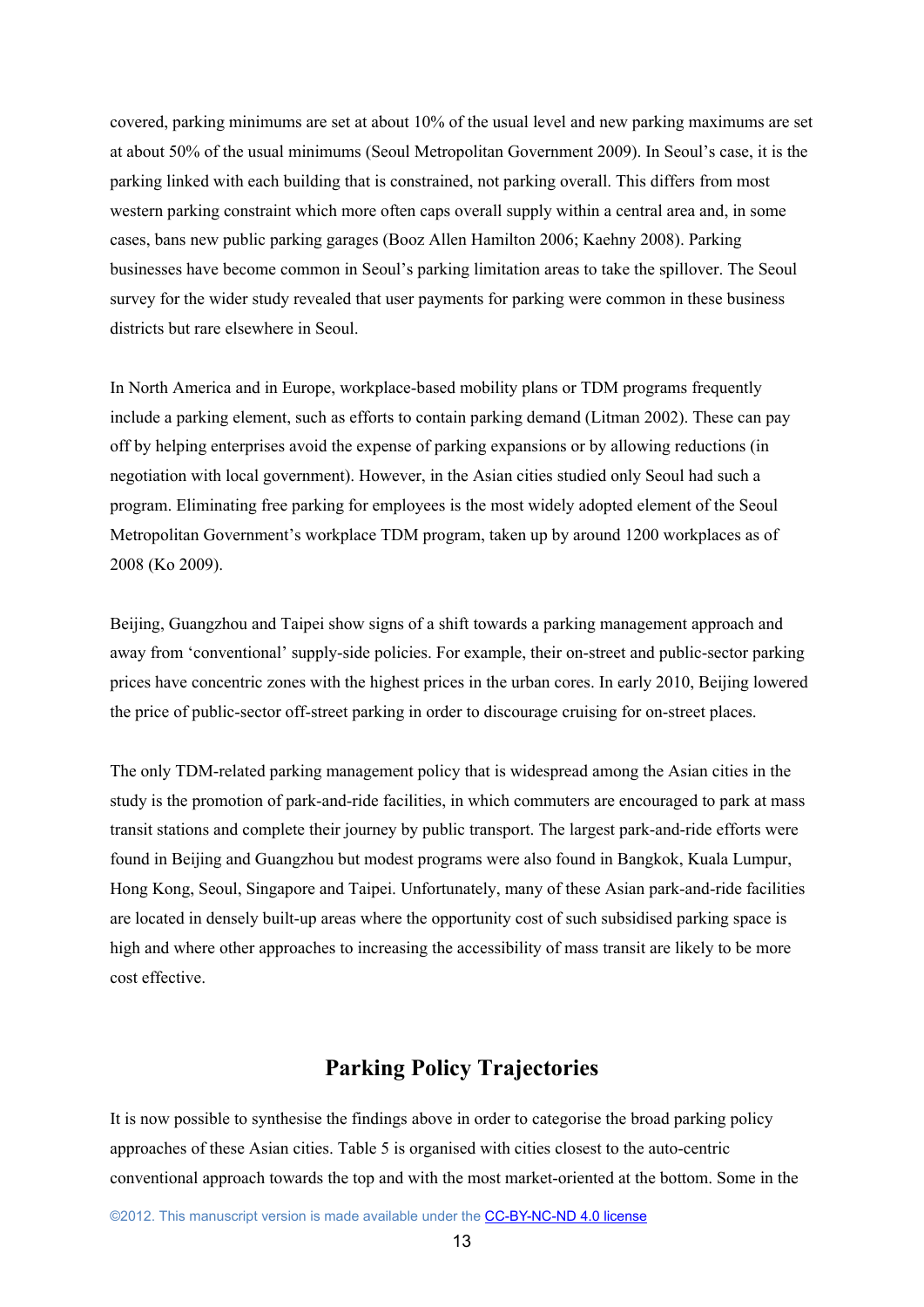middle show signs of parking management. A simplified picture of parking policy in the USA, Australia and northwest Europe is also presented for comparison.

|                                           | Apparent parking policy trajectories overall                                                                                                                                                                                                                                                                                                                                                                                                                                                  |
|-------------------------------------------|-----------------------------------------------------------------------------------------------------------------------------------------------------------------------------------------------------------------------------------------------------------------------------------------------------------------------------------------------------------------------------------------------------------------------------------------------------------------------------------------------|
| <b>USA</b><br>Australia                   | Auto-centric conventional in suburbs. Demand-realistic conventional or multi-objective parking management<br>increasingly used in inner urban districts. Constraint-focused parking management in some CBDs where<br>there is also priced, commercial parking.                                                                                                                                                                                                                                |
| K. Lumpur<br>Bangkok<br>Jakarta<br>Manila | Parking requirement enthusiasts with increasingly auto-centric conventional parking approaches.<br>Nevertheless, commercial, priced parking is common in major business districts. Price controls in Jakarta.                                                                                                                                                                                                                                                                                 |
| Ahmedabad<br><b>Dhaka</b><br>Hanoi        | Focus on minimum requirements and on government supply although neither has been very effective so far.<br>Weak on-street parking control and low prices undermine off-street policies. Price controls in Hanoi.                                                                                                                                                                                                                                                                              |
| Beijing<br>Guangzhou                      | Conventional parking requirements but not excessive. Keen on government-provided parking. On-street<br>parking control increasing. Widespread pricing but with price controls. Trend towards multi-objective<br>parking management.                                                                                                                                                                                                                                                           |
| Northwest<br>Europe                       | Demand-realistic conventional in many suburban areas (and some auto-centric conventional). Multi-<br>objective parking management in denser built-up areas. Constraint-focused parking management in many<br>city centres.                                                                                                                                                                                                                                                                    |
| Singapore<br>Seoul<br>Hong Kong<br>Taipei | Conventional parking policy approaches (although not auto-centric). Mostly modest, pragmatic parking<br>standards. Each has been shifting away from earlier supply expansion emphasis. Increasing signs of parking<br>management, especially in Seoul. Priced, commercial parking in centres of activity (which are park-once<br>neighbourhoods) is especially widespread in Hong Kong and Taipei.                                                                                            |
| Tokyo                                     | On paper, parking policy is conventional (but not auto-centric). However, a market-oriented parking system<br>has apparently emerged (inadvertently) across wide areas due to very low, pragmatic, parking requirements<br>that exempt small buildings (and due to other policies not discussed in this paper, such as strict limits on<br>street parking and the proof-of-parking rule). Ubiquitous park-once neighbourhoods (priced parking as a<br>business is common in most localities). |

Table 5 Summary of parking policy paths in Asia and parts of the west

Source: Based on the author's analysis of the study's findings.

The findings reveal a contrast between two broad groups among the Asian cities, with the mainland Chinese cities between them. The low and middle-income Southeast Asian cities together with the South Asian cities have relatively auto-centric and conventional parking policy with a supply-side approach to parking problems.

The high-income cities in East Asia, together with Singapore, have less auto-centric parking policies. Although these cities still have 'conventional' parking policies, they have parking requirements that are demand-realistic or pragmatically modest. Many of these cities have sought to boost parking supply in the past, including via government-provided parking. However, they tend now to be easing or reversing such supply-expansion efforts. Most have a significant role for priced and shared public parking (both private-sector and public-sector) so that park-once neighbourhoods are ubiquitous. This could open the way to fully embrace parking management approaches. It also gives them the potential for market-based parking and for market-oriented parking policies. However, any market-oriented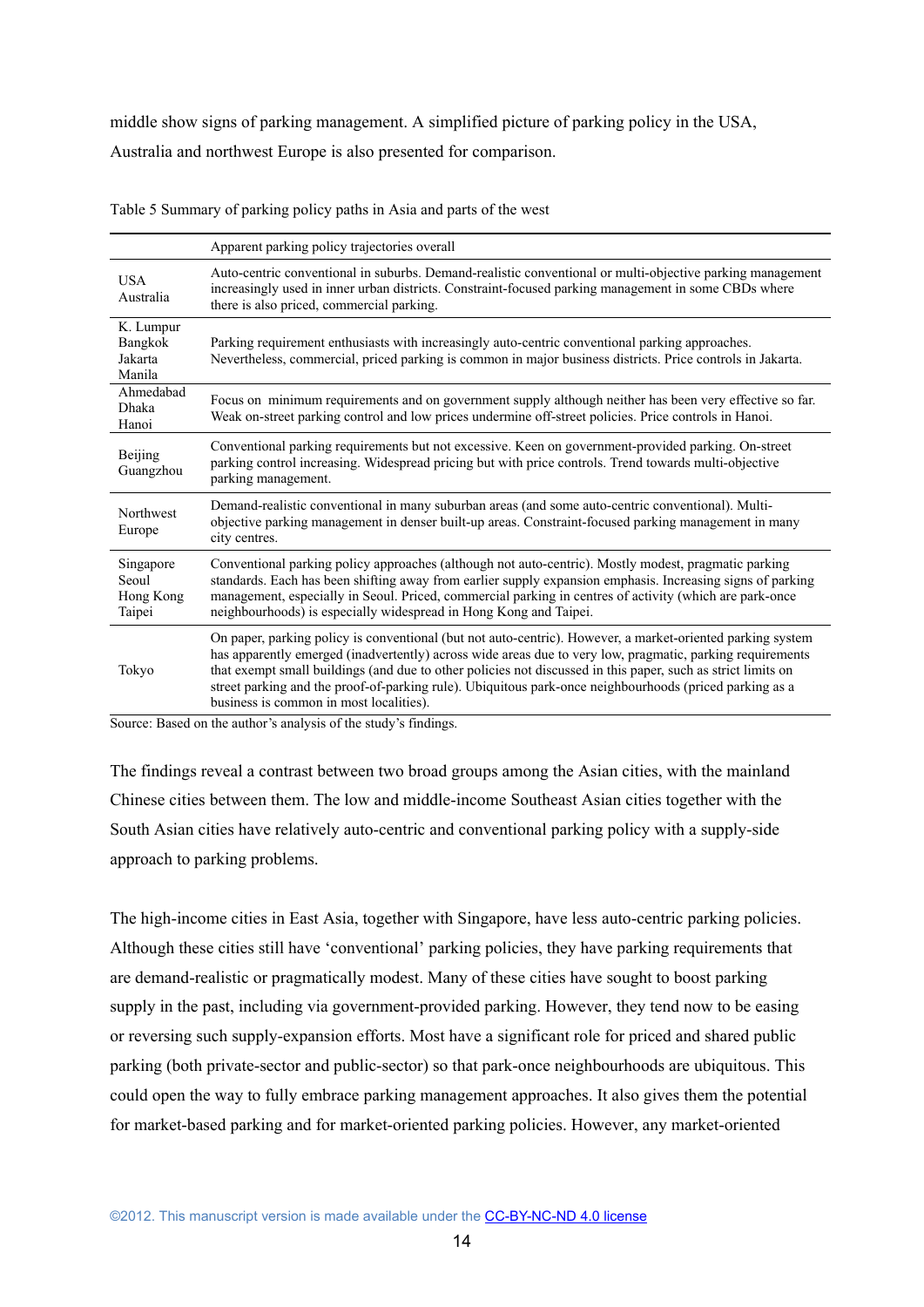parking arrangements (as in Tokyo) have emerged inadvertently rather than being a result of a stated market-oriented parking policy.

The mainland Chinese cities fall between the two groups above. They have parking policies with more in common with those of the wealthier East Asian cities but Beijing and Guangzhou have not yet turned away from a desire to expand supply and to keep prices low. They have relatively modest parking requirements but remain keen to expand state-supplied public parking.

### **Conclusion and Implications**

The wider study that this paper draws upon has provided the first international comparative perspective on the parking policy choices being adopted in Asian cities. This paper has focused on non-residential off-street parking policies. It has sought to provide useful insights for stakeholders with an interest in parking policy choices in rapidly developing and motorising cities.

There were surprises among the findings. Given their characteristics, many Asian cities might have been expected to have off-street parking policies akin to those found in older areas of western cities which have comparable characteristics. It has therefore been a surprise that the so-called conventional approach, centred on a policy associated in the west with automobile dependent contexts (minimum parking requirements), is used so widely in the region. It was also surprising to find auto-centric parking policy increasingly becoming entrenched in Southeast and South Asia. It seems likely that these cities would benefit from considering alternatives to the path they are following.

It was more in line with expectations to find that East Asian cities, together with Singapore, are generally avoiding parking policy approaches that promote automobile-dependence. However, most of these cities have surprisingly not turned to the most common alternative western approach, which is parking management. Most have policies that still fall within the 'conventional' category, although without extreme automobile-oriented assumptions. These cities may be suited to a shift towards a parking management approach which would more explicitly seek to make parking policy serve their wider urban policy goals. The most affluent cities in this group are certainly shifting away from efforts to expand parking supply. Finally, some of these Asian cities may have potential for market-oriented approaches. This possibility probably deserves further investigation.

These conclusions underline that every city faces choices between fundamentally different approaches to parking policy. However, a lack of clarity on these choices and on international comparisons of parking policy in the literature is hindering the necessary policy deliberations. This paper has sought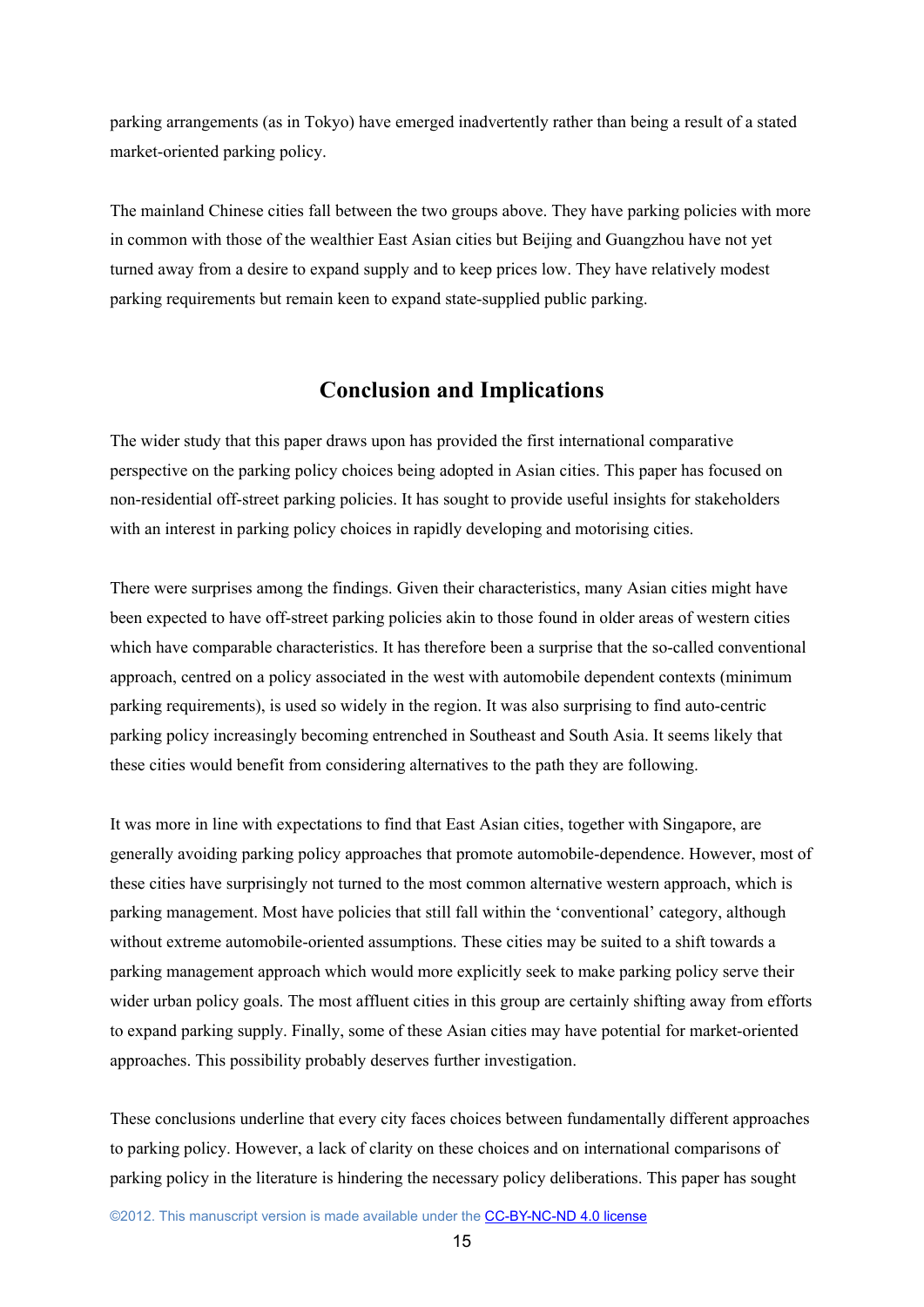to put Asian cities' non-residential off-street parking policies into a clearer international perspective. It is hoped that it will contribute to better informed debates over parking policy.

## **Acknowledgements**

The study reported on here was funded by the Asian Development Bank (ADB) under Mr Jamie Leather. Many people deserve thanks for their roles in the study. They are listed in the main report (Barter, 2010b). Two anonymous reviewers deserve thanks for thoughtful suggestions to improve the paper.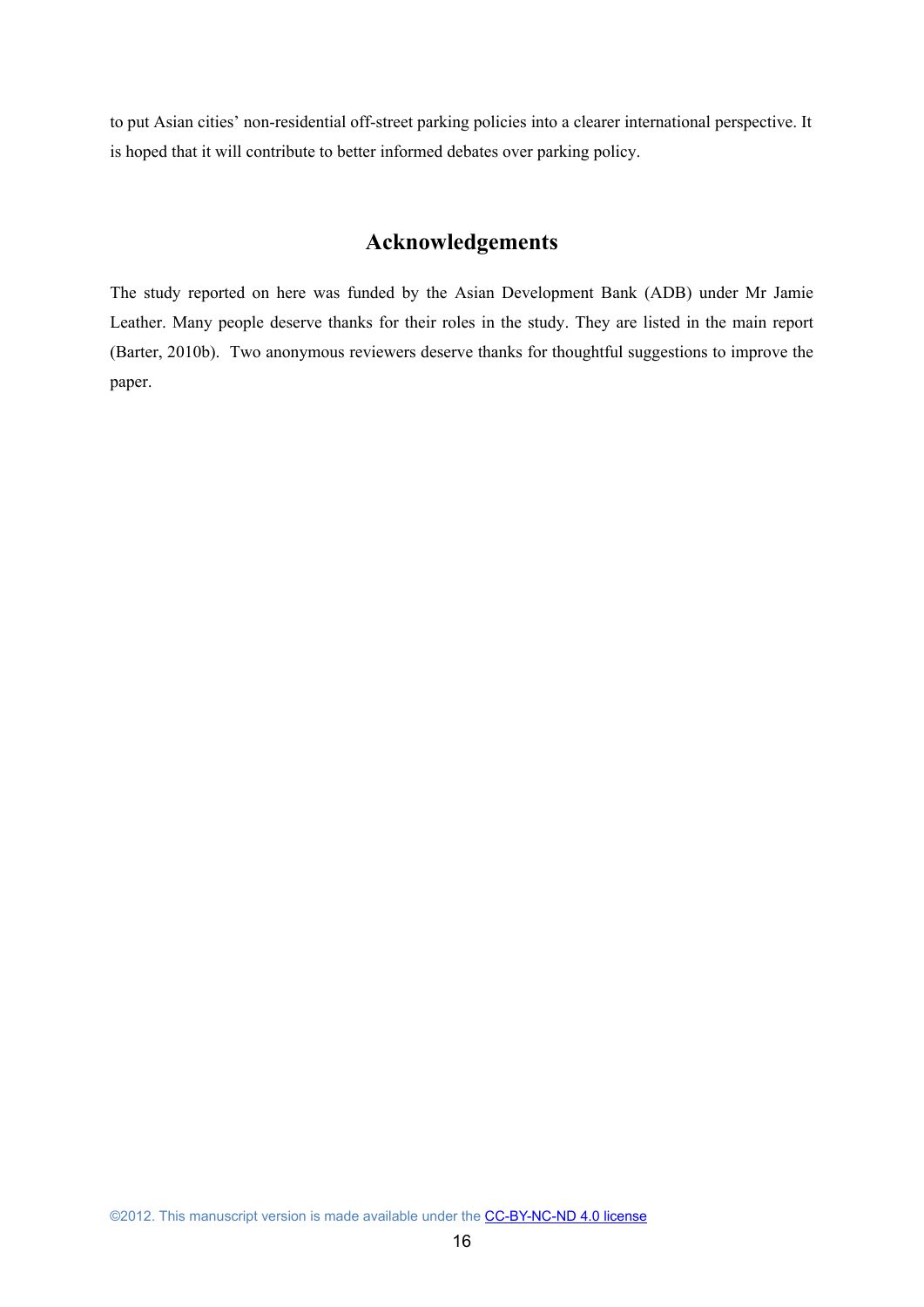# **Appendix 1: Sources for the basic data presented in Table 1**

Population figures are for whole metropolitan regions from Demographia (2010). GDP per capita figures are from Asian Development Bank (2009) and are for the whole wider economies, not just these urban areas.

The sources for the car ownership estimates are as follows:

- Ahmedabad: estimate provided by Rutul Joshi of CEPT University, based on various sources, including BRT Phase II 2008 feasibility documents;
- Bangkok: An estimate based on extrapolation from earlier more reliable figures. Official data gave implausibly high car ownership levels (485 cars per 1,000 for BMA area) possibly due to vehicles owned by residents of neighbouring jurisdictions;
- Beijing: Based on population as reported in http://www.chinapost.com.tw/china/localnews/beijing/2009/01/27/193705/Beijings-population.htm and Car numbers as reported at http://www.motorlink.cn/html/statisticDate/1000011fa06f2e8c2009022394645640.html;
- Dhaka: Based on data in Bangladesh Pocket Statistics Book. The use of the 'corporation' population may slightly overstate motorization;
- Guangzhou: Based on vehicle numbers and population estimates provided by the Guangzhou City Government Planning Bureau;
- Hanoi: Linear extrapolation from 2001 estimate of 8 and 2005 estimate of 13 given in World Bank (10 August 2007) Project Document on a Proposed Global Environment Facility Trust Fund Grant in the Amount of USD 9.8 Million to the Socialist Republic of Vietnam for a Hanoi Urban Transport Development Project. World Bank Transport, Energy and Mining Unit, Sustainable Development Department East Asia and Pacific Region, Washington D.C. (p. 24);
- Hong Kong: Pocket Data Guide "Hong Kong in Figures" via http://www.censtatd.gov.hk;
- Jakarta: Based on data from the Central Statistics Office (Badan Pusat Statistik). The data are for DKI Jakarta, which is the core of the urban region;
- Kuala Lumpur: Estimate for the metropolitan area based on linear extrapolation from earlier reliable household surveys. Official data give implausibly high figures—possibly due to inclusion of defunct vehicles or vehicles owned by residents of neighbouring jurisdictions;
- Manila: Vehicle data provided by Professor Ric Sigua of University of the Philippines and a population figure from http://www.nscb.gov.ph/secstat/d\_popn.asp;
- Seoul: Seoul Metropolitan Government statistics for Seoul City only. Note that car ownership for Seoul City is higher than the figure for the wider metropolitan area of 19.9 million people;
- Singapore: from the 2009 Yearbook of Statistics Singapore (Statistics Singapore);
- Taipei: calculations using 2007 statistics publications of the Department of Transportation, Taipei City Government;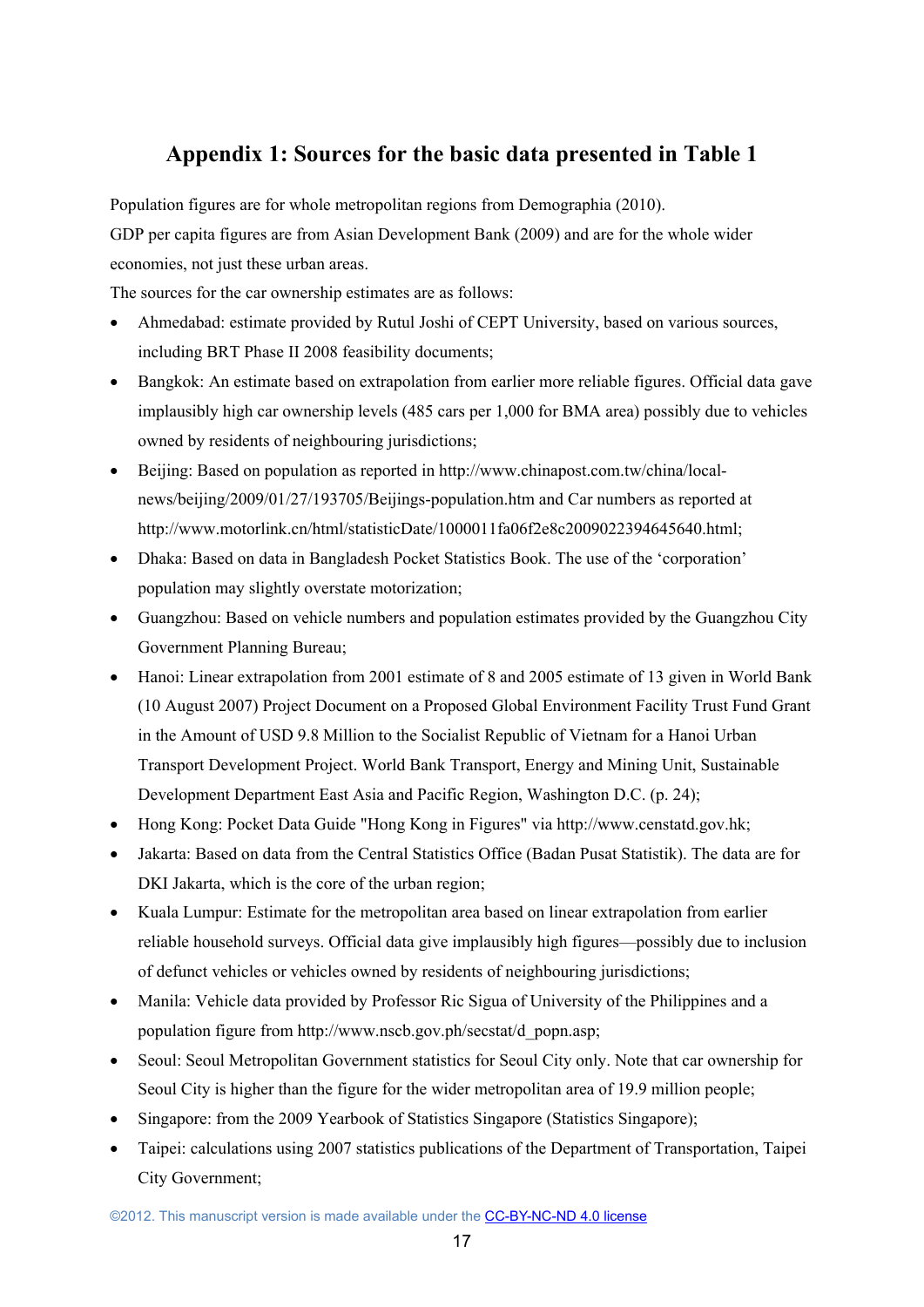Tokyo: Data on Tokyo-to, Saitama, Chiba, and Kanagawa from Japan Yearbook of Statistics 2010. Car ownership in Tokyo-to alone was only 242 per 1,000).

## **Appendix 2: Sources of information on parking regulations**

This appendix lists the sources of information on parking standards used in this paper.

### *Ahmedabad*

General Development Control Regulations provided by ITDP India Ahmedabad office.

### *Bangkok*

The parking requirement regulations were obtained from the Rules chapter 7 (B.E. 2517), of the Building Control Act B.E. 2479 and translated by an assistant.

### *Beijing*

Sources provided by Mr Zhao Hua and through web searches:

Beijing to develop standards for residential parking district (http://hy.gzntax.gov.cn/k/1999-

5/782144.html);

Parking standards for medium and large public buildings in Beijing

(http://szj.bda.gov.cn/cms/zcfg/3091.htm);

Beijing public buildings, parking lot construction and management of large and medium-Interim Provisions (On 5 May 1989, the Beijing Municipal People's Government issued Decree No. 14 and on 17 January 1994, Beijing Municipal People's Government approved modifications) (http://www.chinalawedu.com/news/2003\_10/5/1734461153.htm); Ministry of Public Security and Ministry of Construction on the issuance of "parking lot construction

and management of the Interim Provisions" and "parking lot planning and design rules (for Trial Implementation)" (http://www.fl168.com/Lawtext-View-36726).

### *Dhaka*

Translation of Dhaka's parking requirements (in Bengali) was provided by Mr Maruf Rahman of WBB Trust.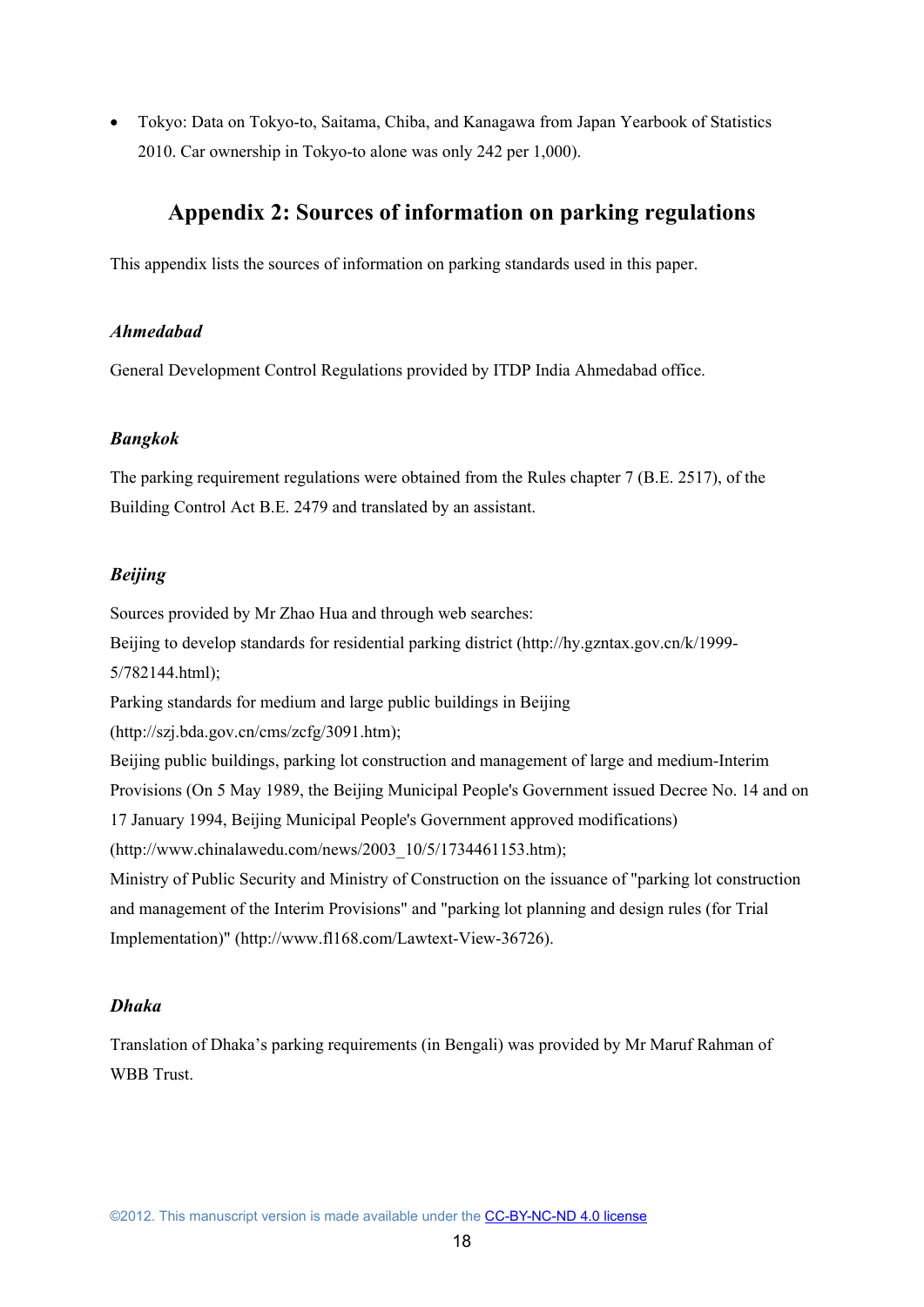### *Guangzhou*

Guangzhou parking standards information translated and interpreted by Ms Jiao Feng of ITDP China. Another key source was http://www.gz.gov.cn/vfs/content/newcontent.jsp?contentId=496818 &catId=133

#### *Hanoi*

Sources obtained, translated and interpreted by Ms Trinh To Oanh: Viet Nam National Standards TCVN 4601: 1988 "Office building design standard" (in Vietnamese); Viet Nam National Standards TCVN 4391: 2009 "Hotel – Classification" (in Vietnamese); Viet Nam Building Code. QCXDVN 01: 2008/BXD Regional and Urban Planning and Rural Residential Planning, Hanoi - 2008 (Ministry of Construction) (in Vietnamese); Viet Nam TCXDVN 276: 2003 "Public Building – Basic rules for design" (in Vietnamese).

### *Hong Kong*

Hong Kong Planning Department, Hong Kong Planning Standards and Guidelines, Chapter 8 Internal Transport Facilities, May 2009 edition http://www.pland.gov.hk/pland\_en/tech\_doc/hkpsg/index.html; Buildings Department, Practice Note for Authorized Persons and Registered Structural Engineers 13, Calculation of Gross Floor Area and Non-accountable Gross Floor Area Building (Planning) Regulation 23(3)(a) and (b). Ref: BD GP/BREG/P/9 (VII) via http://www.susdev.org.hk/en/pdf/Pnap013\_eng.pdf.

#### *Jakarta*

Guidelines on the technical details of urban planning, released by the Office of Planning, DKI Jakarta, March 1995 (in Indonesian). Archived at http://personal.rad.net.id/atelia/idx-dtk.htm; Ministry of Public Works Regulation Number 29/PRT/M/2006 Regarding Technical Requirements for Building Construction (in Indonesian)

#### *Kuala Lumpur*

Planning Guidelines and Directions for Calculating Car Parking Requirements, Kuala Lumpur City Hall document (in Malay);

Planning Guidelines and Standards: Car Parking, Department of Town and Country Planning Peninsular Malaysia, Ministry of Housing and Local Government, Kuala Lumpur May 2000 (in Malay);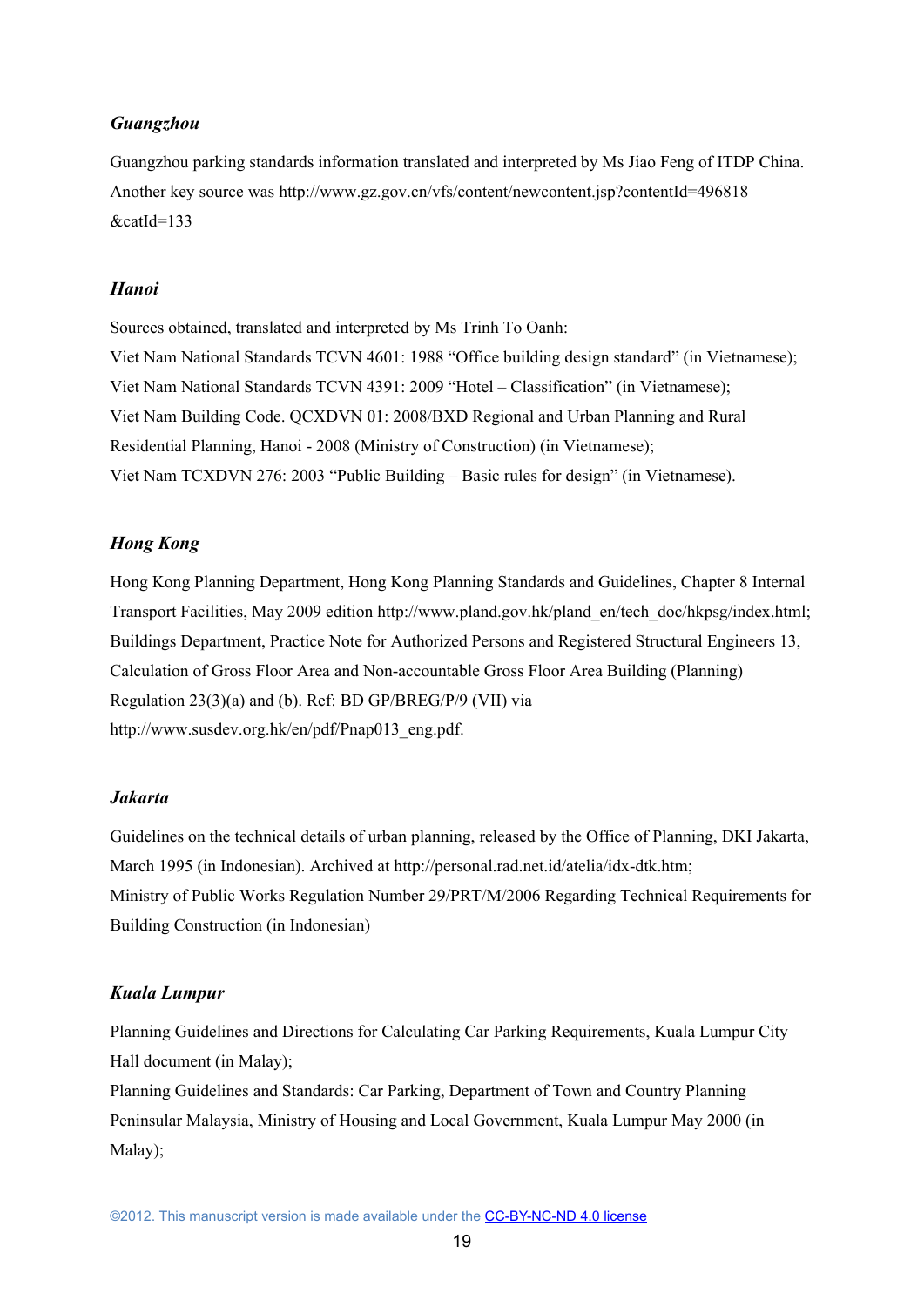Development Control Guidelines: Transport and Traffic Management. Alteration (1) Petaling Jaya Local Plan B5-B5-10 to 20. Petaling Jaya City Council (in Malay).

### *Manila*

Government of the Philippines. The National Building Code and its Implementing Rules and Regulations, Presidential Decree No. 1096 (1977 revised in 2004) (in particular Section 70, No. 4c.); Orquina, Cecilia A, Lidasan, Hussein S and Regidor Jose Regin F (2003) Developing a parking supply model to explain residential condominium parking in Metro Manila, Philippines. Journal of the Eastern Asia Society for Transportation Studies 5, 1049-1064.

#### *Seoul*

Documents in Korean from Seoul City Government and Republic of Korea government websites selectively translated by Ms Yina Lee Song:

Seoul Metropolitan Government (2009 September) Parking Conditions and Improvement Suggestions: Understanding domestic and international parking policies. Seoul Metropolitan Government, Seoul; Seoul parking installation and management ordinance 2009.07.30 4823 July 30, 2009 Ordinance No. 4823 Printer (revised) Chapter 4 annex parking lot.

#### *Singapore*

Land Transport Authority (2005) Handbook of Vehicle Parking Provision in Development Proposals. LTA, Singapore.

#### *Taipei*

Parking space requirements for new developments issued by the Construction and Planning Agency, Minister of Interior (obtained and translated by Mr Chi-Hong Tsai).

#### *Tokyo*

Documents (in Japanese) on Tokyo parking regulations (and examples from elsewhere in Japan) (selectively translated by Mr Alvin Liu):

Regulations for parking to accompany large-scale buildings, Bureau of Urban Development, Tokyo Metropolitan Government, http://www.toshiseibi.metro.tokyo.jp/kenchiku/parking/kn\_k12.htm; Description of Tokyo's parking ordinance, with worked examples. http://www.archinavi.com/archinavitool/a-kikaku-v1/setumei/tokyo-park.pdf;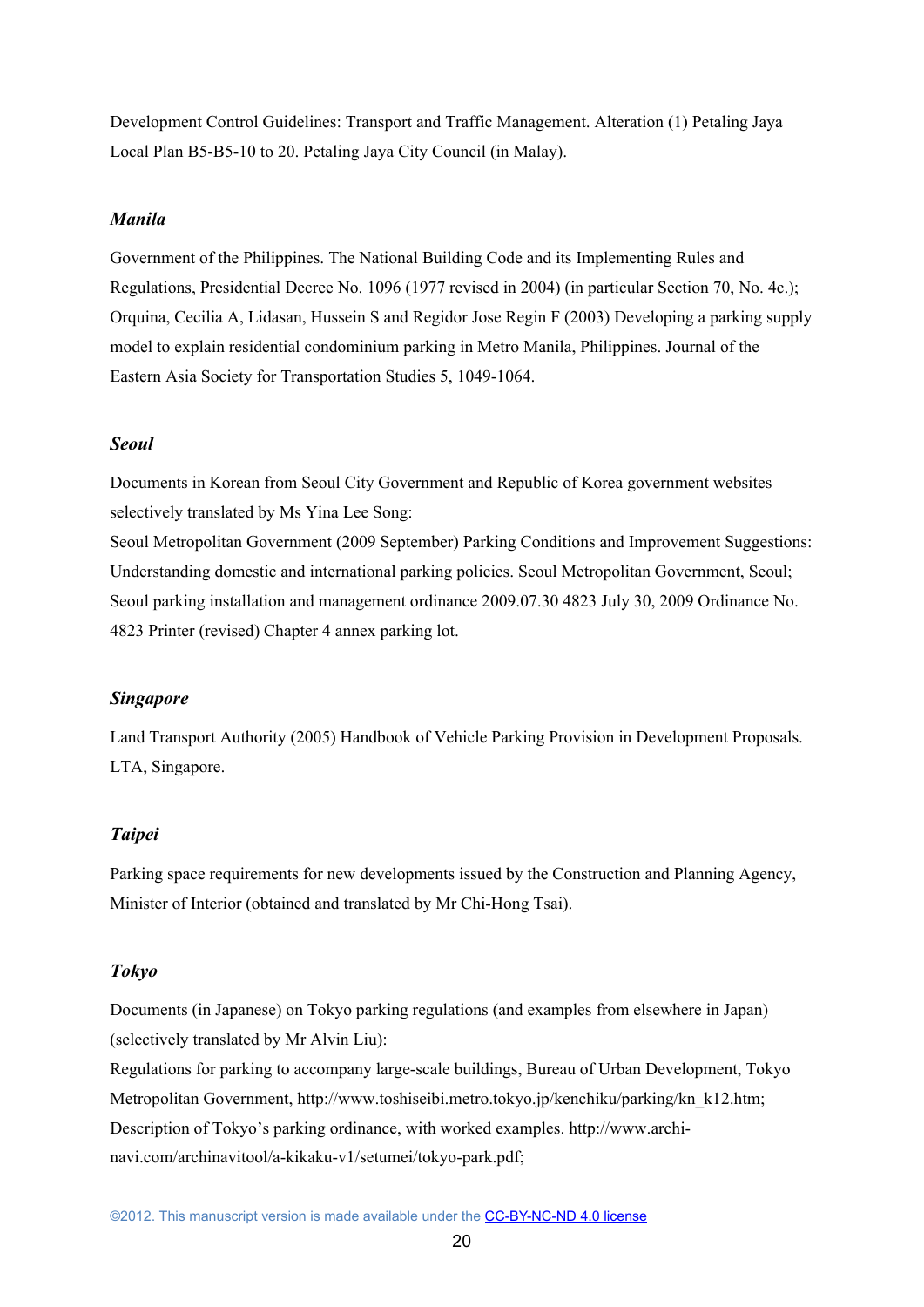Case studies of rules under the ordinance in Tokyo Parking http://www.shibuyakyogikai.jp/pdf/5th/2.pdf; Yokohama parking requirement details http://www.city.yokohama.jp/me/toshi/toshiko/pressrelease/h19/07041700/pdf/osirase.pdf; Regulations regarding parking facilities in buildings (Kagoshima) http://www.city.kagoshima.lg.jp/\_1010/shimin/1kurashi/1-9tyusyajo/0000534.html; Regulations regarding parking facilities in buildings (Okayama) http://www.city.okayama.jp/toshi/tosai/tyuusyahuchi\_gaiyou.htm

©2012. This manuscript version is made available under the [CC-BY-NC-ND](http://creativecommons.org/licenses/by-nc-nd/4.0/) 4.0 license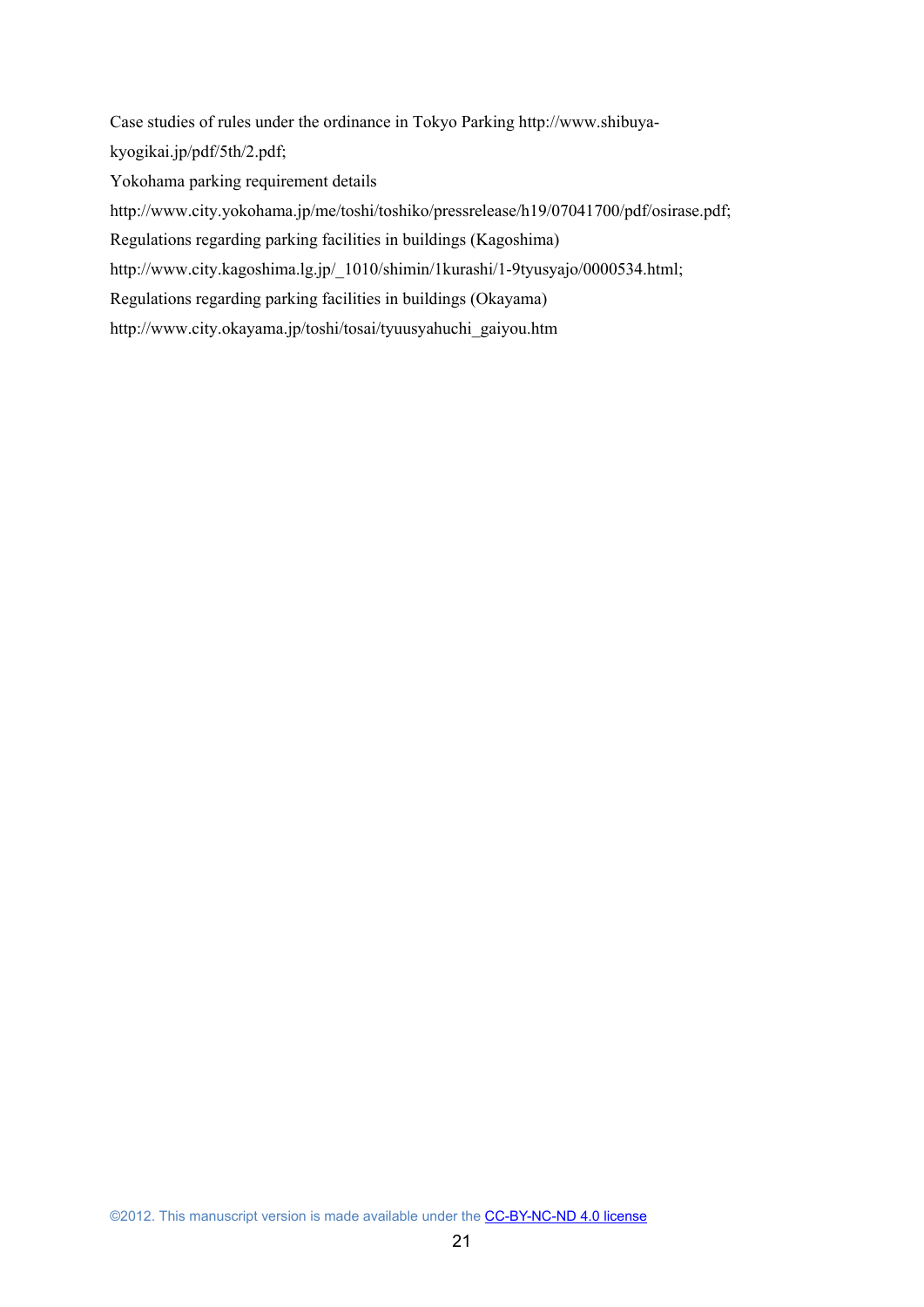## **References**

- Asian Development Bank (ADB) (2009 December) *Key Indicators for Asia and the Pacific 2009* (40th edition). ADB, Manila.
- Barter, P A (2010a) Off-Street Parking Policy without Parking Requirements: a Need for Market Fostering and Regulation? *Transport Reviews*, 30 (5), 571-588. Available at: http://dx.doi.org/10.1080/01441640903216958.
- Barter, P A (2010b) *Parking Policy in Asian Cities*. Final Consultant's Report of a study funded by the Asian Development Bank (ADB) under RETA 6416: A Development Framework for Sustainable Urban Transport – Parking Policy in Asia. Lee Kuan Yew School of Public Policy Research Paper No. LKYSPP: 10-15. Available at SSRN: http://ssrn.com/abstract=1780012
- Barter, P A (forthcoming) Parking Requirements in Some Major Asian Cities, presented to the 90th Annual Meeting of the Transportation Research Board, January, 2011 and accepted for publication in *Transportation Research Record* in 2011.
- Booz Allen Hamilton (2006 April) International Approaches to Tackling Transport Congestion, Paper 2 (Final): Parking Restraint Measures A5022/WP/WP2. Victorian Competition and Efficiency Commission.
- CSE India (2009 March) *Choc-a-Block: Parking measures to address mobility crisis.* Centre for Science and Environment, Clean Air Campaign, New Delhi. www.cseindia.org/campaign/apc/pdf/parking\_mono.pdf.
- de Wit, T (Ed) (2006 February 8) Parking Policies and the Effects on Economy and Mobility Report on COST Action 342. European Cooperation in the Field of Scientific and Technical Research. http://www.cost.esf.org/library/publications?pub-domain=203&pub-year=\*&pubaction=342.
- Demographia (2010 March) Demographia World Urban Areas (World Agglomerations) Population & Projections. Via http://www.demographia.com/#100.
- Ferguson, Erik (2004) Zoning for Parking as Policy Process: A Historical Review *Transport Reviews* 24, no. 2: 177-194. doi:10.1080/0144164032000080485.
- Forinash, C V, Millard-Ball, A, Dougherty, C and Tumlin, J (2003) Smart growth alternatives to minimum parking requirements In Anaheim, California: Transportation Research Board : Washington, D.C, July 28.
- Franco, S, Cutter, B and DeWoody, A (2010) Do Parking Requirements Significantly Increase the Area Dedicated to Parking? A Test of the Effect of Parking Requirements Values in Los Angeles County, MPRA Paper, January 25. http://mpra.ub.uni-muenchen.de/20403/.

Ison, S, and Rye, T (2006) Parking. *Transport Policy* 13 (6 ), 445–446.

Kaehny, J (2008 September 30) Reforming Parking: A Call to Action. Institute for Transportation and Development Policy (ITDP).

http://www.itdp.org/index.php/information\_center/document\_detail/reforming\_parking\_a\_call to action.

- Kanemoto, Yoshitsugu (1997) The housing question in Japan. *Regional Science and Urban Economics* 27 (6), 613-641.
- Ko, Joonho (2009 September) Transportation Demand Management in Seoul, Presentation, Seoul Development Institute (SDI).
- Litman, Todd (2002) Module 2b: Mobility Management, In *Sustainable Transport: A Sourcebook for Policy-Makers in Developing Cities.* Deutsche Gesellschaft für Technische Zusammenarbeit GmbH, (GTZ), Eschborn, Germany.

Litman, Todd (2006) *Parking management best practices*. American Planning Association, Chicago.

- Mahmud, Md. Akter (2007 August) *Corruption in Plan Permission Process in RAJUK: A Study of Violations and Proposals*. Transparency International Bangladesh, Dhaka, Bangladesh. http://www.ti-bangladesh.org.
- Marsden, G (2006) The evidence base for parking policies: a review. *Transport Policy* 13 (6), 447–